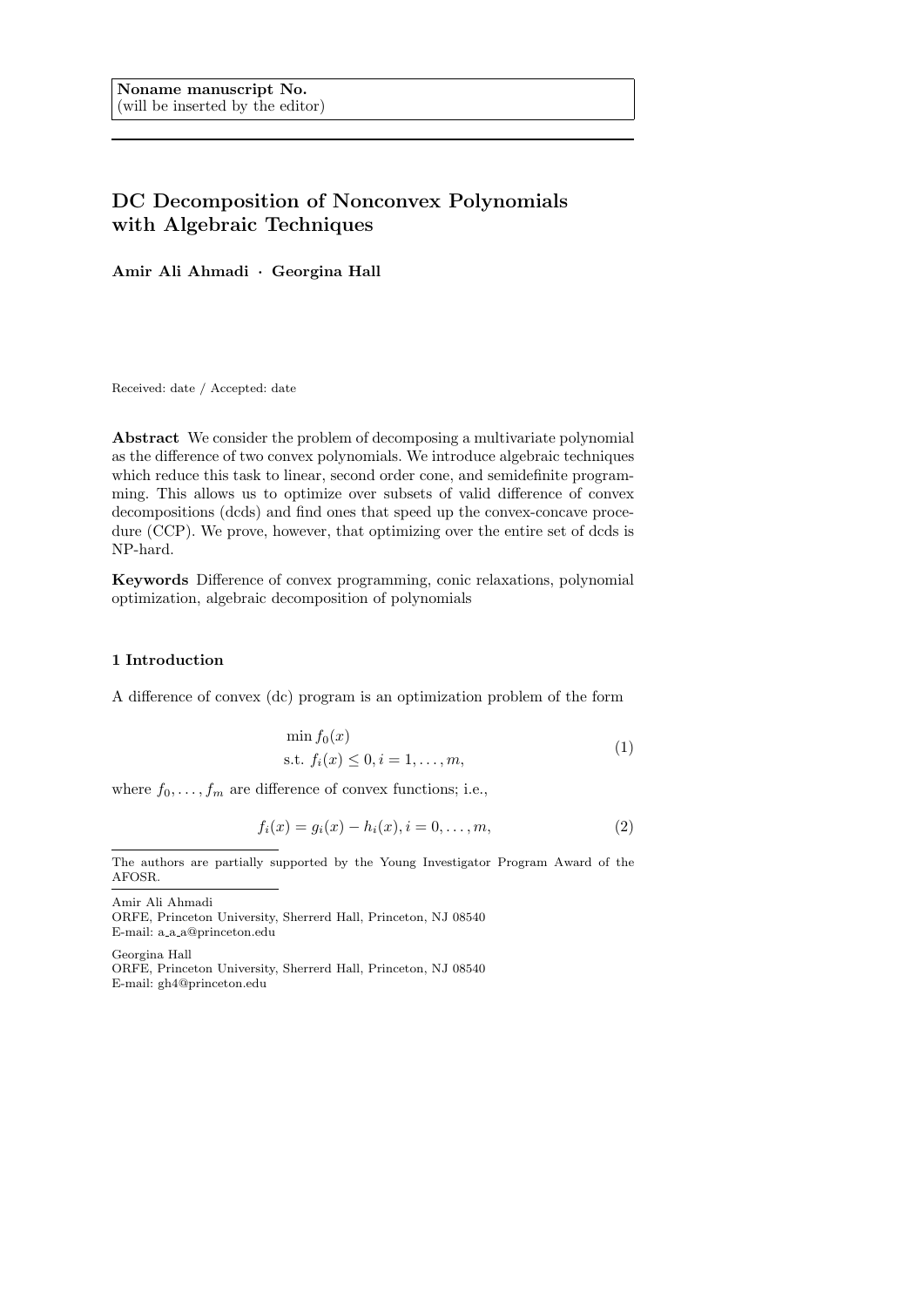and  $g_i: \mathbb{R}^n \to \mathbb{R}$ ,  $h_i: \mathbb{R}^n \to \mathbb{R}$  are convex functions. The class of functions that can be written as a difference of convex functions is very broad containing for instance all functions that are twice continuously differentiable [18], [22]. Furthermore, any continuous function over a compact set is the uniform limit of a sequence of dc functions; see, e.g., reference [25] where several properties of dc functions are discussed.

Optimization problems that appear in dc form arise in a wide range of applications. Representative examples from the literature include machine learning and statistics (e.g., kernel selection [9], feature selection in support vector machines [23], sparse principal component analysis [30], and reinforcement learning [37]), operations research (e.g., packing problems and productiontransportation problems [45]), communications and networks [8],[31], circuit design [30], finance and game theory [17], and computational chemistry [13]. We also observe that dc programs can encode constraints of the type  $x \in \{0, 1\}$ by replacing them with the dc constraints  $0 \le x \le 1, x - x^2 \le 0$ . This entails that any binary optimization problem can in theory be written as a dc program, but it also implies that dc problems are hard to solve in general.

As described in [40], there are essentially two schools of thought when it comes to solving dc programs. The first approach is global and generally consists of rewriting the original problem as a concave minimization problem (i.e., minimizing a concave function over a convex set; see [46], [44]) or as a reverse convex problem (i.e., a convex problem with a linear objective and one constraint of the type  $h(x) \geq 0$  where h is convex). We refer the reader to [43] for an explanation on how one can convert a dc program to a reverse convex problem, and to [21] for more general results on reverse convex programming. These problems are then solved using branch-and-bound or cutting plane techniques (see, e.g., [45] or [25]). The goal of these approaches is to return global solutions but their main drawback is scalibility. The second approach by contrast aims for local solutions while still exploiting the dc structure of the problem by applying the tools of convex analysis to the two convex components of a dc decomposition. One such algorithm is the Difference of Convex Algorithm (DCA) introduced by Pham Dinh Tao in [41] and expanded on by Le Thi Hoai An and Pham Dinh Tao. This algorithm exploits the duality theory of dc programming [42] and is popular because of its ease of implementation, scalability, and ability to handle nonsmooth problems.

In the case where the functions  $g_i$  and  $h_i$  in (2) are differentiable, DCA reduces to another popular algorithm called the Convex-Concave Procedure (CCP) [27]. The idea of this technique is to simply replace the concave part of  $f_i$  (i.e.,  $-h_i$ ) by a linear overestimator as described in Algorithm 1. By doing this, problem (1) becomes a convex optimization problem that can be solved using tools from convex analysis. The simplicity of CCP has made it an attractive algorithm in various areas of application. These include statistical physics (for minimizing Bethe and Kikuchi free energy functions [48]), machine learning [30],[15],[11], and image processing [47], just to name a few. In addition, CCP enjoys two valuable features: (i) if one starts with a feasible solution, the solution produced after each iteration remains feasible, and (ii) the objective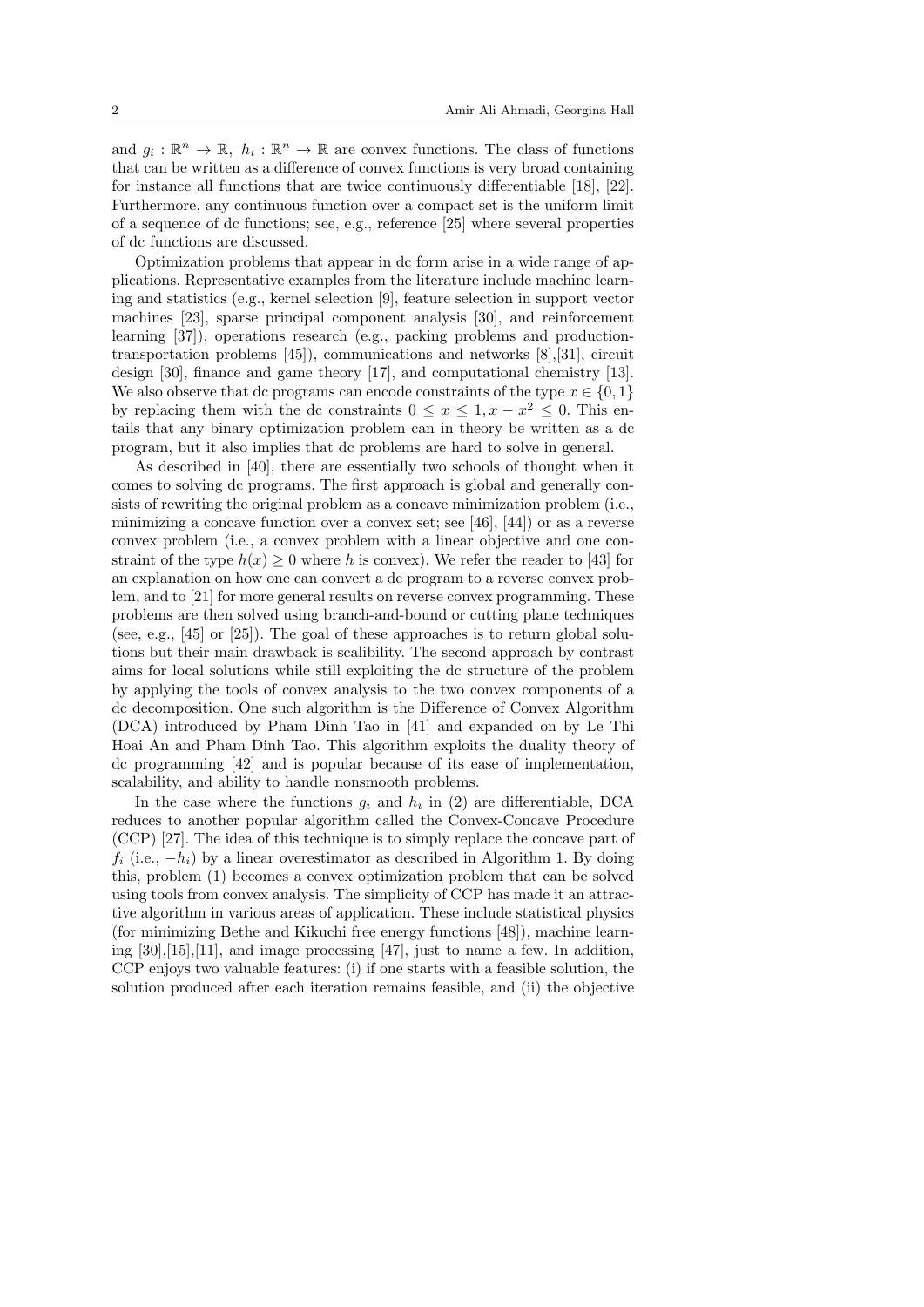value improves in every iteration, i.e., the method is a descent algorithm. The proof of both claims readily comes out of the description of the algorithm and can be found, e.g., in [30, Section 1.3.], where several other properties of the method are also laid out. Like many iterative algorithms, CCP relies on a stopping criterion to end. This criterion can be chosen amongst a few alternatives. For example, one could stop if the value of the objective does not improve enough, or if the iterates are too close to one another, or if the norm of the gradient of  $f_0$  gets small.

Algorithm 1 CCP

**Input:**  $x_0, f_i = g_i - h_i, i = 0, \ldots, m$ 1:  $k \leftarrow 0$ 2: while stopping criterion not satisfied do 3: Convexify:  $f_i^k(x) := g_i(x) - (h_i(x_k) + \nabla h_i(x_k)^T(x - x_k)), i = 0, ..., m$ 4: Solve convex subroutine: min  $f_0^k(x)$ , s.t.  $f_i^k(x) \leq 0, i = 1, ..., m$ 5:  $x_{k+1} := \operatorname{argmin} f_0^k(x)$  $f_i^k(x) \leq 0$ 6:  $k \leftarrow k + 1$ 7: end while Output:  $x_k$ 

Convergence results for CCP can be derived from existing results found for DCA, since CCP is a subcase of DCA as mentioned earlier. But CCP can also be seen as a special case of the family of majorization-minimization (MM) algorithms. Indeed, the general concept of MM algorithms is to iteratively upperbound the objective by a convex function and then minimize this function, which is precisely what is done in CCP. This fact is exploited by Lanckriet and Sriperumbudur in [27] and Salakhutdinov et al. in [39] to obtain convergence results for the algorithm, showing, e.g., that under mild assumptions, CCP converges to a stationary point of the optimization problem (1).

### 1.1 Motivation and organization of the paper

Although a wide range of problems already appear in dc form (2), such a decomposition is not always available. In this situation, algorithms of dc programming, such as CCP, generally fail to be applicable. Hence, the question arises as to whether one can (efficiently) compute a difference of convex decomposition (dcd) of a given function. This challenge has been raised several times in the literature. For instance, Hiriart-Urruty [22] states "All the proofs [of existence of dc decompositions] we know are "constructive" in the sense that they indeed yield  $[g_i]$  and  $[h_i]$  satisfying (2) but could hardly be carried over [to] computational aspects". As another example, Tuy [45] writes: "The dc structure of a given problem is not always apparent or easy to disclose, and even when it is known explicitly, there remains for the problem solver the hard task of bringing this structure to a form amenable to computational analysis."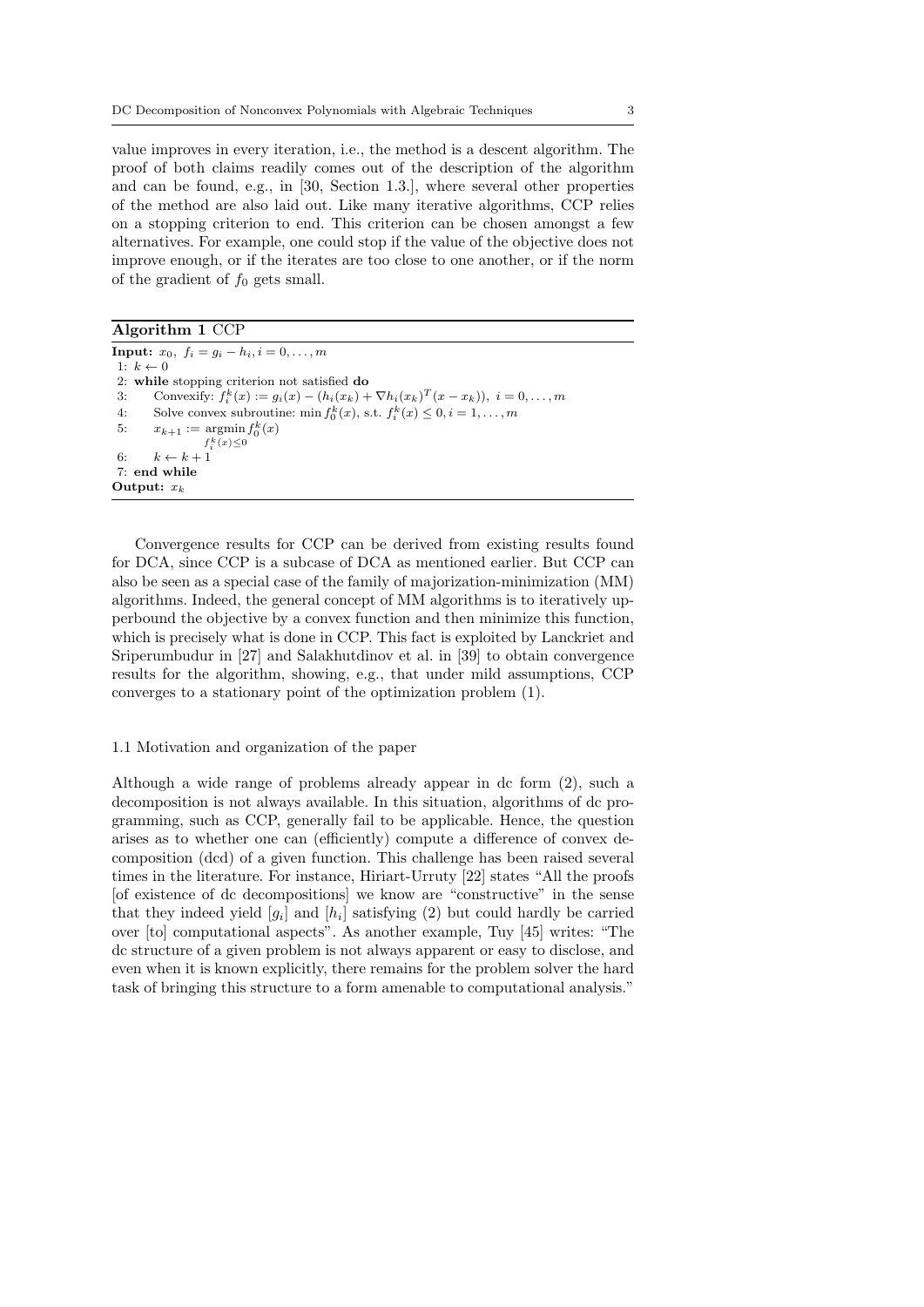Ideally, we would like to have not just the ability to find one dc decomposition, but also to optimize over the set of valid dc decompositions. Indeed, dc decompositions are not unique: Given a decomposition  $f = q - h$ , one can produce infinitely many others by writing  $f = q + p - (h + p)$ , for any convex function p. This naturally raises the question whether some dc decompositions are better than others, for example for the purposes of CCP.

In this paper we consider these decomposition questions for multivariate polynomials. Since polynomial functions are finitely parameterized by their coefficients, they provide a convenient setting for a computational study of the dc decomposition questions. Moreover, in most practical applications, the class of polynomial functions is large enough for modeling purposes as polynomials can approximate any continuous function on compact sets with arbitrary accuracy. It could also be interesting for future research to explore the potential of dc programming techniques for solving the polynomial optimization problem. This is the problem of minimizing a multivariate polynomial subject to polynomial inequalities and is currently an active area of research with applications throughout engineering and applied mathematics. In the case of quadratic polynomial optimization problems, the dc decomposition approach has already been studied [10], [24].

With these motivations in mind, we organize the paper as follows. In Section 2, we start by showing that unlike the quadratic case, the problem of testing if two given polynomials  $g, h$  form a valid dc decomposition of a third polynomial  $f$  is NP-hard (Proposition 1). We then investigate a few candidate optimization problems for finding dc decompositions that speed up the convexconcave procedure. In particular, we extend the notion of an undominated dc decomposition from the quadratic case [10] to higher order polynomials. We show that an undominated dcd always exists (Theorem 1) and can be found by minimizing a certain linear function of one of the two convex functions in the decomposition. However, this optimization problem is proved to be NPhard for polynomials of degree four or larger (Proposition 4). To cope with intractability of finding optimal dc decompositions, we propose in Section 3 a class of algebraic relaxations that allow us to optimize over subsets of dcds. These relaxations will be based on the notions of *dsos-convex*, *sdsos-convex*, and sos-convex polynomials (see Definition 5), which respectively lend themselves to linear, second order, and semidefinite programming. In particular, we show that a dc decomposition can always be found by linear programming (Theorem 2). Finally, in Section 4, we perform some numerical experiments to compare the scalability and performance of our different algebraic relaxations.

### 2 Polynomial dc decompositions and their complexity

To study questions around dc decompositions of polynomials more formally, let us start by introducing some notation. A multivariate *polynomial*  $p(x)$  in variables  $x := (x_1, \ldots, x_n)^T$  is a function from  $\mathbb{R}^n$  to  $\mathbb{R}$  that is a finite linear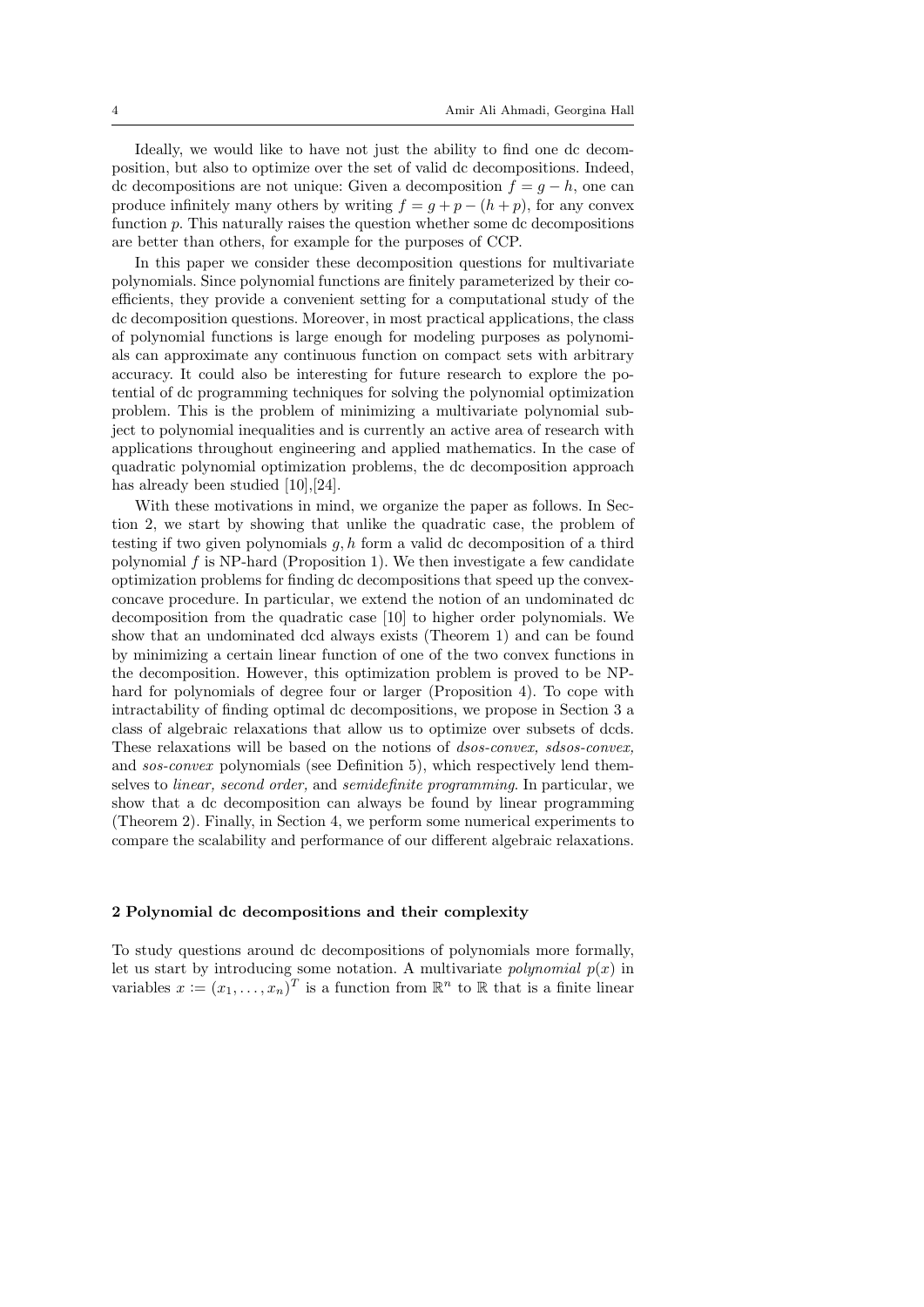combination of monomials:

$$
p(x) = \sum_{\alpha} c_{\alpha} x^{\alpha} = \sum_{\alpha_1, \dots, \alpha_n} c_{\alpha_1, \dots, \alpha_n} x_1^{\alpha_1} \cdots x_n^{\alpha_n},
$$
\n(3)

where the sum is over *n*-tuples of nonnegative integers  $\alpha_i$ . The *degree* of a monomial  $x^{\alpha}$  is equal to  $\alpha_1 + \cdots + \alpha_n$ . The degree of a polynomial  $p(x)$ is defined to be the highest degree of its component monomials. A simple counting argument shows that a polynomial of degree  $d$  in  $n$  variables has  $\binom{n+d}{d}$  coefficients. A *homogeneous polynomial* (or a *form*) is a polynomial where all the monomials have the same degree. An  $n$ -variate form  $p$  of degree d has  $\binom{n+d-1}{d}$  coefficients.

Recall that a symmetric matrix A is positive semidefinite (psd) if  $x^T A x \geq 0$ for all  $x \in \mathbb{R}^n$ ; this will be denoted by the standard notation  $A \succeq 0$ . Similarly, a polynomial  $p(x)$  is said to be *nonnegative* or positive semidefinite if  $p(x) \geq 0$  for all  $x \in \mathbb{R}^n$ . For a polynomial p, we denote its Hessian by  $H_p$ . The second order characterization of convexity states that p is convex if and only if  $H_p(x) \succeq 0$ ,  $\forall x \in \mathbb{R}^n$ .

**Definition 1** We say a polynomial g is a dcd of a polynomial f if g is convex and  $q - f$  is convex.

Note that if we let  $h := g - f$ , then indeed we are writing f as a difference of two convex functions  $f = g - h$ . It is known that any polynomial f has a (polynomial) dcd g. A proof of this is given, e.g., in [47], or in Section 3.2, where it is obtained as corollary of a stronger theorem (see Corollary 1). By default, all dcds considered in the sequel will be of even degree. Indeed, if f is of even degree 2d, then it admits a dcd  $q$  of degree 2d. If  $f$  is of odd degree  $2d-1$ , it can be viewed as a polynomial  $\hat{f}$  of even degree 2d with highestdegree coefficients which are 0. The previous result then remains true, and  $\tilde{f}$ admits a dcd of degree 2d.

Our results show that such a decomposition can be found efficiently (e.g., by linear programming); see Theorem 3. Interestingly enough though, it is not easy to check if a candidate  $g$  is a valid dcd of  $f$ .

**Proposition 1** Given two n-variate polynomials  $f$  and  $g$  of degree  $4$ , with  $f \neq g$ , it is strongly NP-hard <sup>1</sup> to determine whether g is a dcd of f.<sup>2</sup>

Proof We will show this via a reduction from the problem of testing nonnegativity of biquadratic forms, which is already known to be strongly NP-hard [29], [4]. A biquadratic form  $b(x, y)$  in the variables  $x = (x_1, \ldots, x_n)^T$  and  $y=(y_1,\ldots,y_m)^T$  is a quartic form that can be written as

$$
b(x; y) = \sum_{i \le j, k \le l} a_{ijkl} x_i x_j y_k y_l.
$$

 $1$  For a strongly NP-hard problem, even a pseudo-polynomial time algorithm cannot exist unless  $P=NP$  [16].

<sup>&</sup>lt;sup>2</sup> If we do not add the condition on the input that  $f \neq g$ , the problem would again be NP-hard (in fact, this is even easier to prove). However, we believe that in any interesting instance of this question, one would have  $f \neq g$ .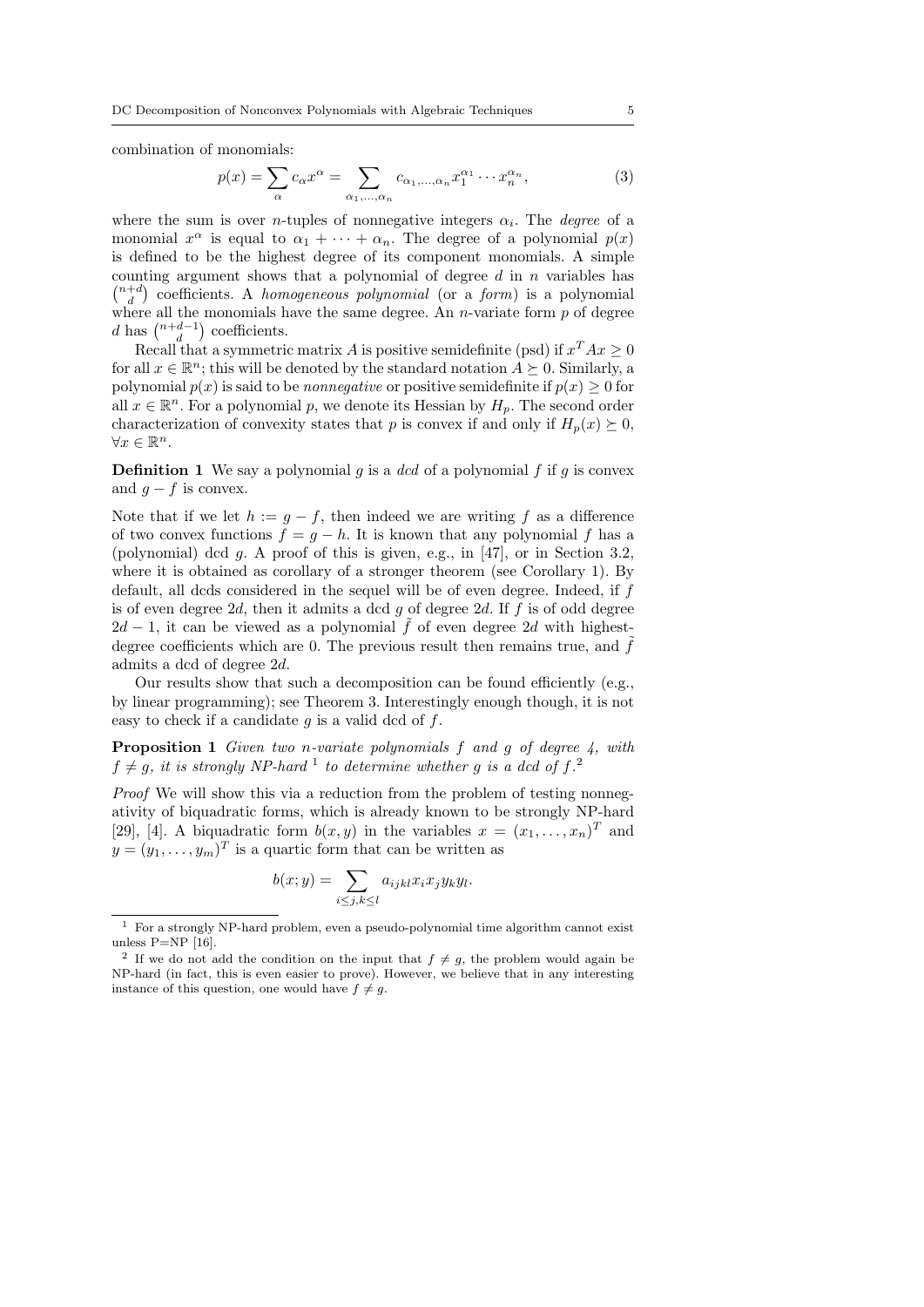Given a biquadratic form  $b(x; y)$ , define the  $n \times n$  polynomial matrix  $C(x, y)$ by setting  $[C(x,y)]_{ij} := \frac{\partial b(x,y)}{\partial x_i \partial y_j}$  $\frac{\partial o(x; y)}{\partial x_i \partial y_j}$ , and let  $\gamma$  be the largest coefficient in absolute value of any monomial present in some entry of  $C(x, y)$ . Moreover, we define

$$
r(x;y):=\frac{n^2\gamma}{2}\sum_{i=1}^nx_i^4+\sum_{i=1}^ny_i^4+\sum_{1\leq i
$$

It is proven in [4, Theorem 3.2.] that  $b(x; y)$  is nonnegative if and only if

$$
q(x, y) := b(x; y) + r(x, y)
$$

is convex. We now give our reduction. Given a biquadratic form  $b(x; y)$ , we take  $g = g(x, y) + r(x, y)$  and  $f = r(x, y)$ . If  $b(x, y)$  is nonnegative, from the theorem quoted above,  $g - f = q$  is convex. Furthermore, it is straightforward to establish that  $r(x, y)$  is convex, which implies that g is also convex. This means that g is a dcd of f. If  $b(x; y)$  is not nonnegative, then we know that  $q(x, y)$  is not convex. This implies that  $g - f$  is not convex, and so g cannot be a dcd of  $f$ .

Unlike the quartic case, it is worth noting that in the quadratic case, it is easy to test whether a polynomial  $g(x) = x^T G x$  is a dcd of  $f(x) = x^T F x$ . Indeed, this amounts to testing whether  $F \succeq 0$  and  $G - F \succeq 0$  which can be done in  $O(n^3)$  time.

As mentioned earlier, there is not only one dcd for a given polynomial  $f$ , but an infinite number. Indeed, if  $f = q - h$  with q and h convex then any convex polynomial p generates a new dcd  $f = (q + p) - (h + p)$ . It is natural then to investigate if some dcds are better than others, e.g., for use in the convex-concave procedure.

Recall that the main idea of CCP is to upperbound the non-convex function  $f = g - h$  by a convex function  $f^k$ . These convex functions are obtained by linearizing h around the optimal solution of the previous iteration. Hence, a reasonable way of choosing a good dcd would be to look for dcds of f that minimize the curvature of  $h$  around a point. Two natural formulations of this problem are given below. The first one attempts to minimize the *average*<sup>3</sup> curvature of h at a point  $\bar{x}$  over all directions:

$$
\min_{g} \text{Tr } H_h(\bar{x})
$$
  
s.t.  $f = g - h, g, h \text{ convex.}$  (4)

The second one attempts to minimize the *worst-case*<sup>3</sup> curvature of  $h$  at a point  $\bar{x}$  over all directions:  $H(\bar{z})$ 

$$
\min_{g} \lambda_{\max} H_h(\bar{x})
$$
  
s.t.  $f - g - h, g, h$  convex. (5)

<sup>&</sup>lt;sup>3</sup> Note that Tr  $H_h(\bar{x})$  (resp.  $\lambda_{\max}H_h(\bar{x})$ ) gives the average (resp. maximum) of  $y^T H_h(\bar{x})y$ over  $\{y \mid ||y|| = 1\}.$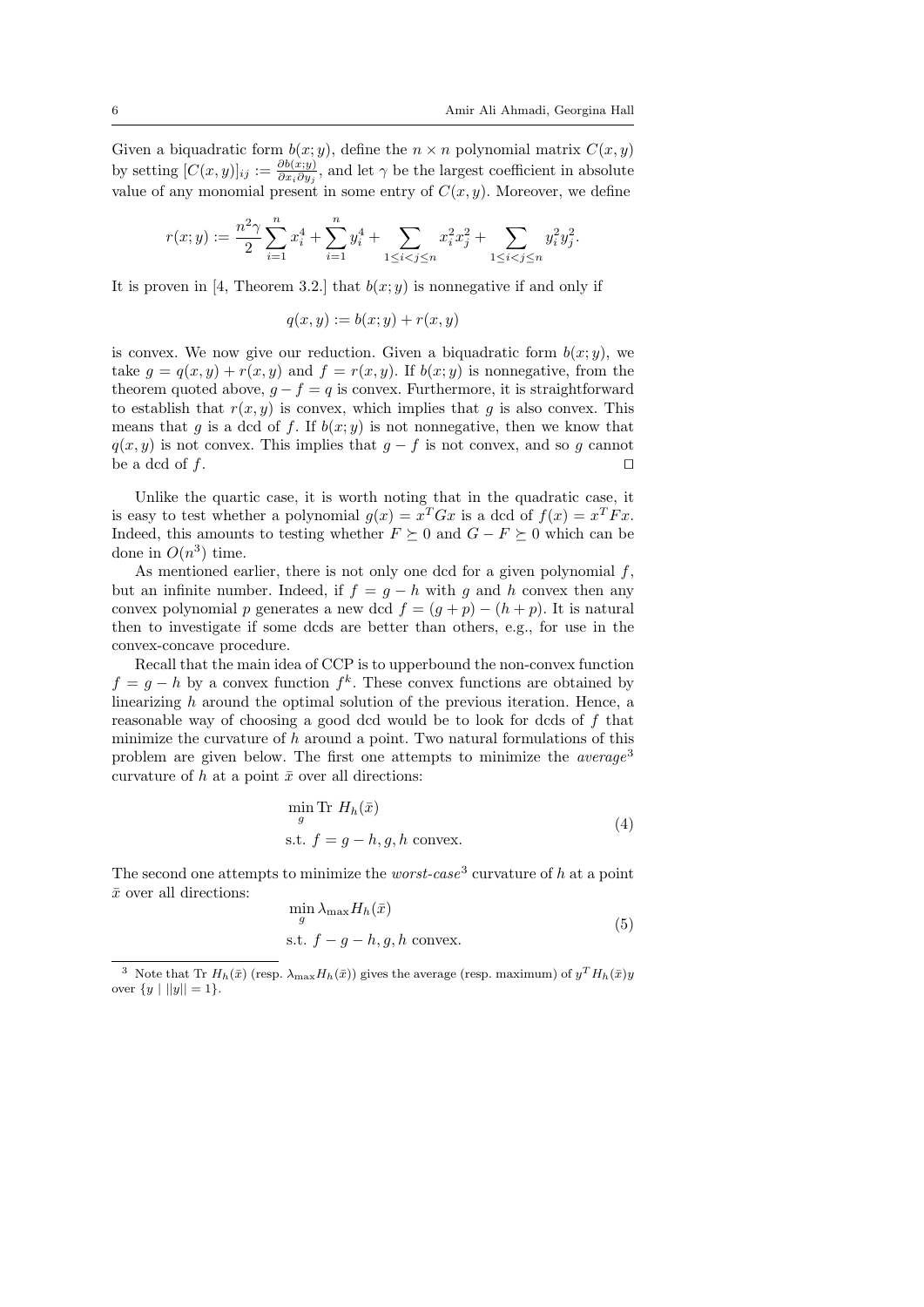A few numerical experiments using these objective functions will be presented in Section 4.2.

Another popular notion that appears in the literature and that also relates to finding dcds with minimal curvature is that of undominated dcds. These were studied in depth by Bomze and Locatelli in the quadratic case [10]. We extend their definition to general polynomials here.

**Definition 2** Let g be a dcd of f. A dcd g' of f is said to dominate g if  $g - g'$ is convex and nonaffine. A dcd  $g$  of  $f$  is undominated if no dcd of  $f$  dominates g.

Arguments for chosing undominated dcds can be found in [10], [12, Section 3]. One motivation that is relevant to CCP appears in Proposition  $2<sup>4</sup>$ . Essentially, the proposition shows that if we were to start at some initial point and apply one iteration of CCP, the iterate obtained using a dc decomposition  $g$  would always beat an iterate obtained using a dcd dominated by g.

**Proposition 2** Let  $g$  and  $g'$  be two dcds of  $f$ . Define the convex functions  $h := g - f$  and  $h' := g' - f$ , and assume that g' dominates g. For a point  $x_0$ in  $\mathbb{R}^n$ , define the convexified versions of f

$$
f_g(x) := g(x) - (h(x_0) + \nabla h(x_0)^T (x - x_0)),
$$
  
\n
$$
f_{g'}(x) := g'(x) - (h'(x_0) + \nabla h'(x_0)^T (x - x_0)).
$$

Then, we have

$$
f'_g(x) \le f_g(x), \forall x.
$$

*Proof* As  $g'$  dominates  $g$ , there exists a nonaffine convex polynomial  $c$  such that  $c = g - g'$ . We then have  $g' = g - c$  and  $h' = h - c$ , and

$$
f'_g(x) = g(x) - c(x) - h(x_0) + c(x_0) - \nabla h(x_0)^T (x - x_0) + \nabla c(x_0)^T (x - x_0)
$$
  
=  $f_g(x) - (c(x) - c(x_0) - \nabla c(x_0)^T (x - x_0)).$ 

The first order characterization of convexity of c then gives us

$$
f_{g'}(x) \le f_g(x), \forall x. \quad \Box
$$

In the quadratic case, it turns out that an optimal solution to  $(4)$  is an undominated dcd [10]. A solution given by (5) on the other hand is not necessarily undominated. Consider the quadratic function

$$
f(x) = 8x_1^2 - 2x_2^2 - 8x_3^2
$$

and assume that we want to decompose it using (5). An optimal solution is given by  $g^*(x) = 8x_1^2 + 6x_2^2$  and  $h^*(x) = 8x_2^2 + 8x_3^2$  with  $\lambda_{\max} H_h = 8$ . This is clearly dominated by  $g'(x) = 8x_1^2$  as  $g^*(x) - g'(x) = 6x_2^2$  which is convex.

<sup>4</sup> A variant of this proposition in the quadratic case appears in [10, Proposition 12].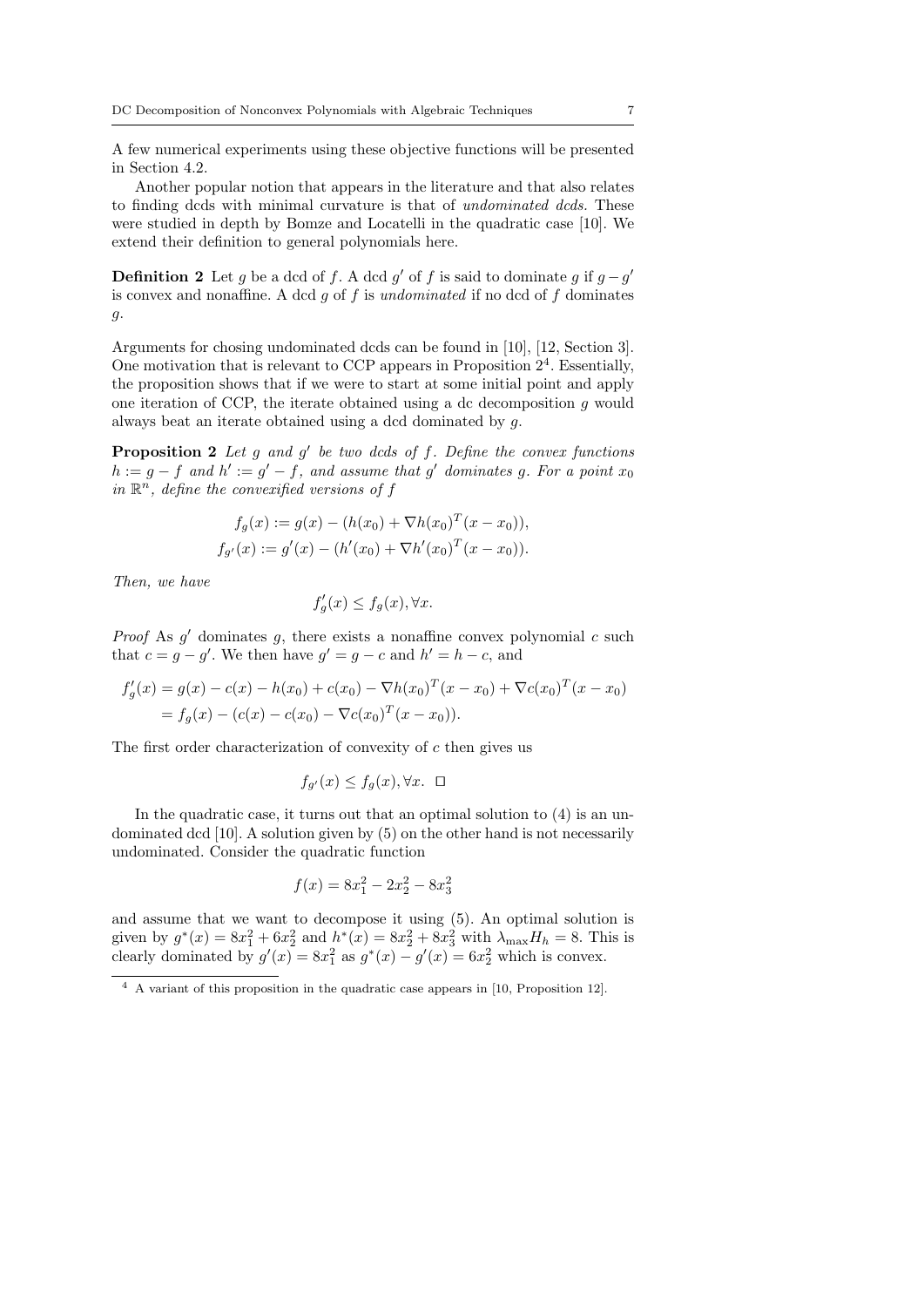When the degree is higher than 2, it is no longer true however that solving (4) returns an undominated dcd. Consider for example the degree-4 polynomial

$$
f(x) = x^{12} - x^{10} + x^6 - x^4.
$$

A solution to (4) with  $\bar{x} = 0$  is given by  $g(x) = x^{12} + x^6$  and  $h(x) = x^{10} + x^4$ (as Tr $H_h(0) = 0$ ). This is dominated by the dcd  $g(x) = x^{12} - x^8 + x^6$  and  $h(x) = x^{10} - x^8 + x^4$  as  $g - g' = x^8$  is clearly convex.

It is unclear at this point how one can obtain an undominated dcd for higher degree polynomials, or even if one exists. In the next theorem, we show that such a dcd always exists and provide an optimization problem whose optimal solution(s) will always be undominated dcds. This optimization problem involves the integral of a polynomial over a sphere which conveniently turns out to be an explicit linear expression in its coefficients.

**Proposition 3** ([14]) Let  $S^{n-1}$  denote the unit sphere in  $\mathbb{R}^n$ . For a monomial  $x_1^{\alpha_1} \dots x_n^{\alpha_n}$ , define  $\beta_j := \frac{1}{2}(\alpha_j + 1)$ . Then

$$
\int_{S^{n-1}} x_1^{\alpha_1} \dots x_n^{\alpha_n} d\sigma = \begin{cases} 0 & \text{if some } \alpha_j \text{ is odd,} \\ \frac{2\Gamma(\beta_1)\dots\Gamma(\beta_n)}{\Gamma(\beta_1+\dots+\beta_n)} & \text{if all } \alpha_j \text{ are even,} \end{cases}
$$

where  $\Gamma$  denotes the gamma function, and  $\sigma$  is the rotation invariant probability measure on  $S^{n-1}$ .

**Theorem 1** Let  $f \in \tilde{H}_{n,2d}$ . Consider the optimization problem

$$
\min_{g \in \tilde{H}_{n,2d}} \frac{1}{\mathcal{A}_n} \int_{S^{n-1}} \text{Tr } H_g d\sigma
$$
\n
$$
s.t. \ g \text{ convex},
$$
\n
$$
g - f \text{ convex},
$$
\n(6)

where  $A_n = \frac{2\pi^{n/2}}{\Gamma(n/2)}$  is a normalization constant which equals the area of  $S^{n-1}$ . Then, an optimal solution to  $(6)$  exists and any optimal solution is an undominated dcd of f.

Note that problem (6) is exactly equivalent to (4) in the case where  $n = 2$  and so can be seen as a generalization of the quadratic case.

*Proof* We first show that an optimal solution to  $(6)$  exists. As any polynomial f admits a dcd, (6) is feasible. Let  $\tilde{g}$  be a dcd of f and define  $\gamma := \int_{S^{n-1}} \text{Tr } H_{\tilde{g}} d\sigma$ . Consider the optimization problem given by (6) with the additional constraints:

$$
\min_{g \in \tilde{H}_{n,2d}} \frac{1}{\mathcal{A}_n} \int_{S^{n-1}} \text{Tr } H_g d\sigma
$$
\ns.t.  $g$  convex and with no affine terms

\n
$$
g - f
$$
 convex,  
\n
$$
\int_{S^{n-1}} \text{Tr } H_g d\sigma \leq \gamma.
$$
\n
$$
(7)
$$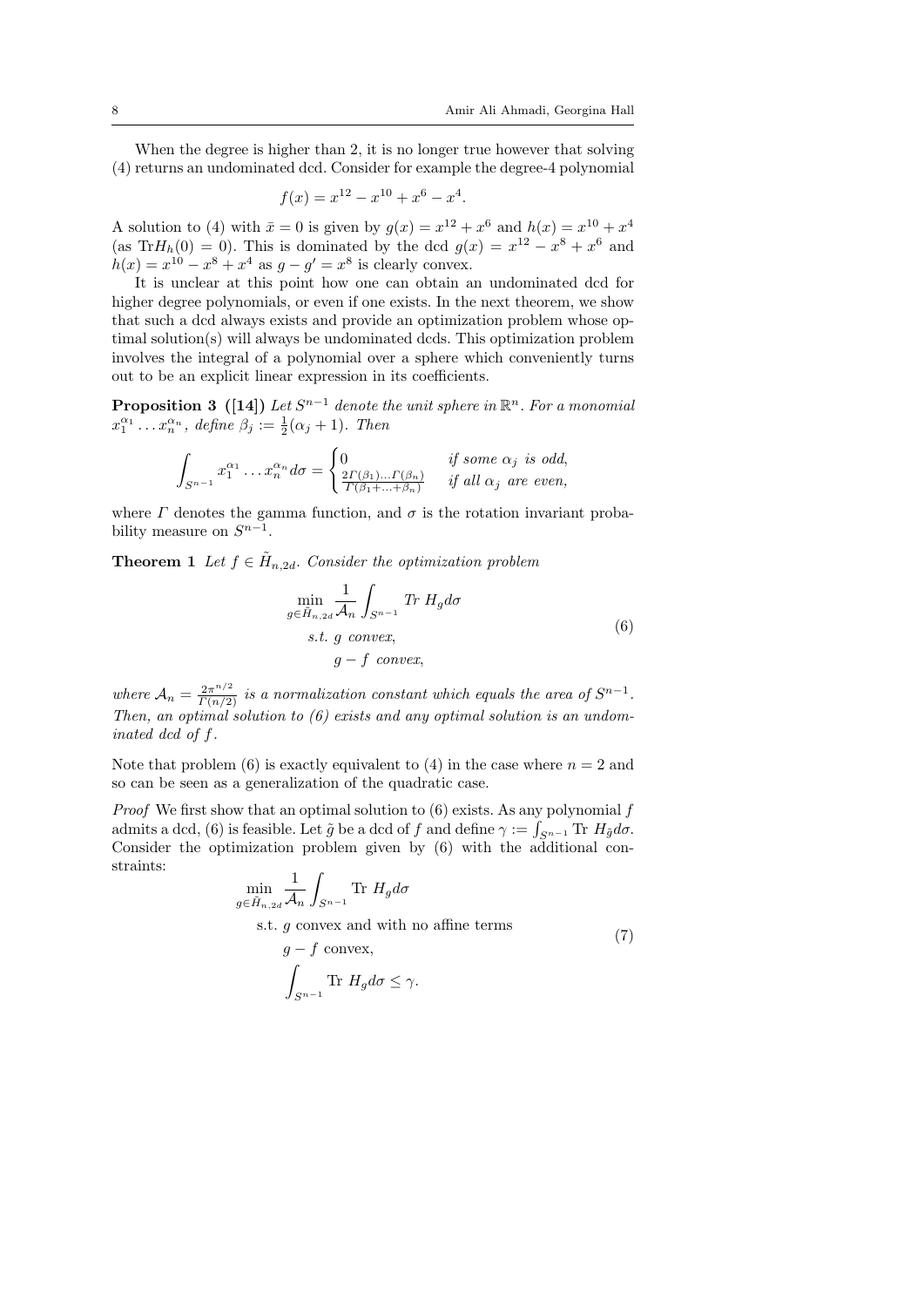Notice that any optimal solution to  $(7)$  is an optimal solution to  $(6)$ . Hence, it suffices to show that (7) has an optimal solution. Let  $\mathcal U$  denote the feasible set of (7). Evidently, the set U is closed and  $g \to \int_{S^{n-1}} \text{Tr} H_g d\sigma$  is continuous. If we also show that  $U$  is bounded, we will know that the optimal solution to (7) is achieved. To see this, assume that  $\mathcal U$  is unbounded. Then for any  $\beta$ , there exists a coefficient  $c_q$  of some  $q \in \mathcal{U}$  that is larger than  $\beta$ . By absence of affine terms in g,  $c_g$  features in an entry of  $H_g$  as the coefficient of a nonzero monomial. Take  $\bar{x} \in S^{n-1}$  such that this monomial evaluated at  $\bar{x}$  is nonzero: this entails that at least one entry of  $H_q(\bar{x})$  can get arbitrarily large. However, since  $g \rightarrow$ Tr  $H_g$  is continuous and  $\int_{S^{n-1}} \text{Tr } H_g d\sigma \leq \gamma$ ,  $\exists \bar{\gamma}$  such that  $\text{Tr } H_g(x) \leq \bar{\gamma}$ ,  $\forall x \in S^{n-1}$ . This, combined with the fact that  $H_g(x) \succeq 0 \ \forall x$ , implies that  $||H_g(x)|| \leq \overline{\gamma}$ ,  $\forall x \in S^{n-1}$ , which contradicts the fact that an entry of  $H_g(\overline{x})$ can get arbitrarily large.

We now show that if  $g^*$  is any optimal solution to (6), then  $g^*$  is an undominated dcd of f. Suppose that this is not the case. Then, there exists a dcd g' of f such that  $g^* - g'$  is nonaffine and convex. As g' is a dcd of f, g' is feasible for (6). The fact that  $g^* - g'$  is nonaffine and convex implies that

$$
\int_{S^{n-1}} \text{Tr}\ H_{g^*-g'} d\sigma > 0 \Leftrightarrow \int_{S^{n-1}} \text{Tr} H_{g^*} d\sigma > \int_{S^{n-1}} \text{Tr}\ H_{g'} d\sigma,
$$

which contradicts the assumption that  $g^*$  is optimal to (6).

Although optimization problem (6) is guaranteed to produce an undominated dcd, we show that unfortunately it is intractable to solve.

Proposition 4 Given an n-variate polynomial f of degree 4 with rational  $coefficients, and a rational number k, it is strongly NP-hard to decide whether$ there exists a feasible solution to (6) with objective value  $\leq k$ .

Proof We give a reduction from the problem of deciding convexity of quartic polynomials. Let q be a quartic polynomial. We take  $f = q$  and  $k =$  $\frac{1}{A_n} \int_{S^{n-1}} \text{Tr } H_q(x)$ . If q is convex, then  $g = q$  is trivially a dcd of f and

$$
\frac{1}{\mathcal{A}_n} \int_{S^{n-1}} \text{Tr } H_g d\sigma \le k. \tag{8}
$$

If q is not convex, assume that there exists a feasible solution  $q$  for (6) that satisfies (8). From (8) we have

$$
\int_{S^{n-1}} \text{Tr } H_g(x) \le \int_{S^{n-1}} \text{Tr } H_f d\sigma \Leftrightarrow \int_{S^{n-1}} \text{Tr } H_{f-g} d\sigma \ge 0. \tag{9}
$$

But from (6), as  $g-f$  is convex,  $\int_{S^{n-1}} \text{Tr } H_{g-f} d\sigma \geq 0$ . Together with (9), this implies that

$$
\int_{S^{n-1}} \text{Tr} \ H_{g-f} d\sigma = 0
$$

which in turn implies that  $g - f = 0 \Leftrightarrow g = f$ . This is not possible as g is convex and  $f$  is not.

We remark that solving (6) in the quadratic case (i.e.,  $2d = 2$ ) is simply a semidefinite program.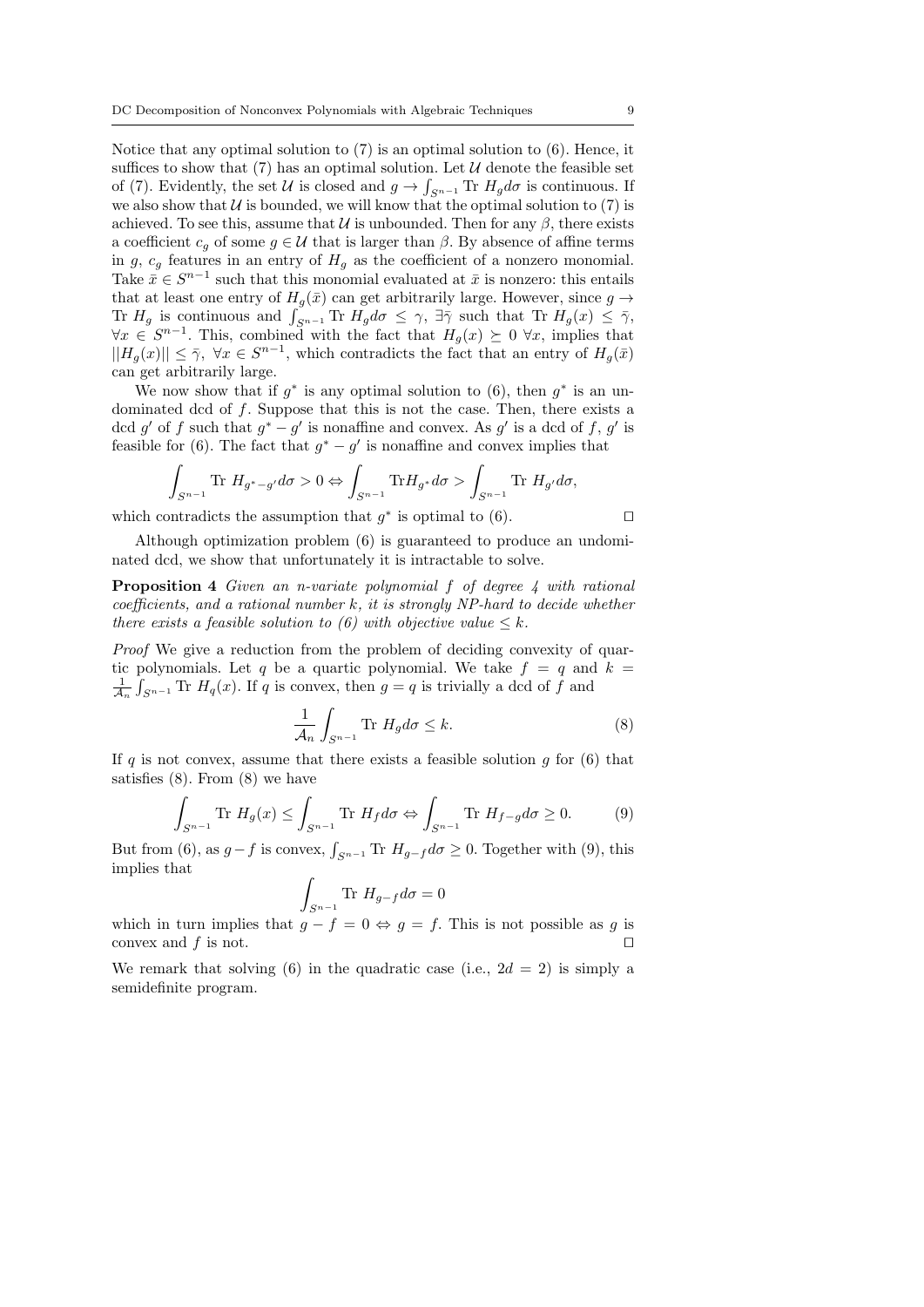### 3 Alegbraic relaxations and more tractable subsets of the set of convex polynomials

We have just seen in the previous section that for polynomials with degree as low as four, some basic tasks related to dc decomposition are computationally intractable. In this section, we identify three subsets of the set of convex polynomials that lend themselves to polynomial-time algorithms. These are the sets of sos-convex, sdsos-convex, and dsos-convex polynomials, which will respectively lead to semidefinite, second order cone, and linear programs. The latter two concepts are to our knowledge new and are meant to serve as more scalable alternatives to sos-convexity. All three concepts certify convexity of polynomials via explicit algebraic identities, which is the reason why we refer to them as algebraic relaxations.

### 3.1 DSOS-convexity, SDSOS-convexity, SOS-convexity

To present these three notions we need to introduce some notation and briefly review the concepts of sos, dsos, and sdsos polynomials.

We denote the set of nonnegative polynomials (resp. forms) in  $n$  variables and of degree d by  $\tilde{PSD}_{n,d}$  (resp.  $PSD_{n,d}$ ). A polynomial p is a sum of squares (sos) if it can be written as  $p(x) = \sum_{i=1}^{r} q_i^2(x)$  for some polynomials  $q_1, \ldots, q_r$ . The set of sos polynomials (resp. forms) in  $n$  variables and of degree  $d$  is denoted by  $S\tilde{O}S_{n,d}$  (resp.  $S\tilde{O}S_{n,d}$ ). We have the obvious inclusion  $S\tilde{O}S_{n,d} \subseteq$  $\tilde{PSD}_{n,d}$  (resp.  $SOS_{n,d} \subseteq PSD_{n,d}$ ), which is strict unless  $d = 2$ , or  $n = 1$ , or  $(n, d) = (2, 4)$  (resp.  $d = 2$ , or  $n = 2$ , or  $(n, d) = (3, 4)$ ) [20], [38].

Let  $\tilde{z}_{n,d}(x)$  (resp.  $z_{n,d}(x)$ ) denote the vector of all monomials in  $x =$  $(x_1, \ldots, x_n)$  of degree up to (resp. exactly) d; the length of this vector is  $\binom{n+d}{d}$  (resp.  $\binom{n+d-1}{d}$ ). It is well known that a polynomial (resp. form) p of degree 2d is sos if and only if it can be written as  $p(x) = \tilde{z}_{n,d}^T(x)Q\tilde{z}_{n,d}(x)$ (resp.  $p(x) = z_{n,d}^T(x)Q_{n,d}(x)$ ), for some psd matrix Q [35], [34]. The matrix  $Q$  is generally called the Gram matrix of  $p$ . An SOS optimization problem is the problem of minimizing a linear function over the intersection of the convex cone  $SOS_{n,d}$  with an affine subspace. The previous statement implies that SOS optimization problems can be cast as semidefinite programs.

We now define dsos and sdsos polynomials, which were recently proposed by Ahmadi and Majumdar [3], [2] as more tractable subsets of sos polynomials. When working with dc decompositions of n-variate polynomials, we will end up needing to impose sum of squares conditions on polynomials that have 2n variables (see Definition 5). While in theory the SDPs arising from sos conditions are of polynomial size, in practice we rather quickly face a scalability challenge. For this reason, we also consider the class of dsos and sdsos polynomials, which while more restrictive than sos polynomials, are considerably more tractable. For example, Table 2 in Section 4.2 shows that when  $n = 14$ , dc decompositions using these concepts are about 250 times faster than an sos-based approach. At  $n = 18$  variables, we are unable to run the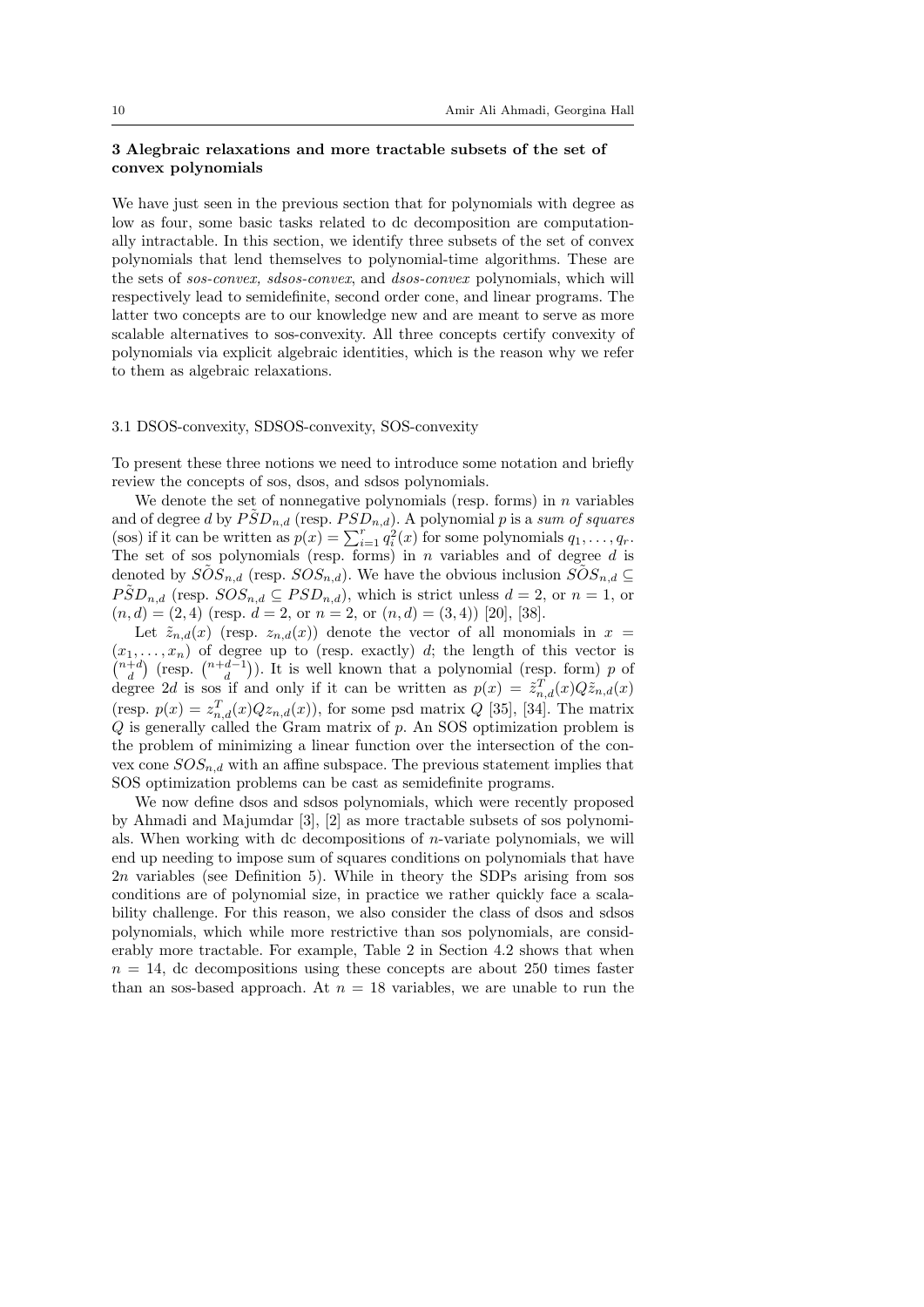sos-based approach on our machine. With this motivation in mind, let us start by recalling some concepts from linear algebra.

**Definition 3** A symmetric matrix  $M$  is said to be *diagonally dominant* (dd) if  $m_{ii} \geq \sum_{j\neq i} |m_{ij}|$  for all i, and strictly diagonally dominant if  $m_{ii} > \sum_{j\neq i} |m_{ij}|$ for all i. We say that M is scaled diagonally dominant (sdd) if there exists a diagonal matrix D, with positive diagonal entries, such that DAD is dd.

We have the following implications from Gershgorin's circle theorem

$$
M \, dd \Rightarrow M \, sdd \Rightarrow M \, psd. \tag{10}
$$

Furthermore, notice that requiring  $M$  to be dd can be encoded via a linear program (LP) as the constraints are linear inequalities in the coefficients of M. Requiring that M be sdd can be encoded via a second order cone program (SOCP). This follows from the fact that  $M$  is sdd if and only if

$$
M = \sum_{i < j} M_{2 \times 2}^{ij},
$$

where each  $M_{2\times 2}^{ij}$  is an  $n \times n$  symmetric matrix with zeros everywhere except four entries  $M_{ii}$ ,  $M_{ij}$ ,  $M_{ji}$ ,  $M_{jj}$  which must make the  $2 \times 2$  matrix  $\begin{pmatrix} M_{ii} & M_{ij} \\ M_{ji} & M_{jj} \end{pmatrix}$ symmetric positive semidefinite  $[3]$ . These constraints are *rotated quadratic* cone constraints and can be imposed via SOCP [7].

**Definition 4** ([3]) A polynomial  $p \in \tilde{\mathcal{H}}_{n,2d}$  is said to be

- diagonally-dominant-sum-of-squares (dsos) if it admits a representation  $p(x) = \tilde{z}_{n,d}^{T}(x) Q \tilde{z}_{n,d}(x)$ , where Q is a dd matrix.
- scaled-diagonally-dominant-sum-of-squares (sdsos) it it admits a representation  $p(x) = \tilde{z}_{n,d}^T(x) Q \tilde{z}_{n,d}(x)$ , where Q is an sdd matrix.

Identical conditions involving  $z_{n,d}$  instead of  $\tilde{z}_{n,d}$  define the sets of dsos and sdsos forms.

The following implications are again straightforward:

$$
p(x) d\cos \Rightarrow p(x) s d\cos \Rightarrow p(x) s \cos \Rightarrow p(x) nonnegative. \tag{11}
$$

Given the fact that our Gram matrices and polynomials are related to each other via linear equalities, it should be clear that optimizing over the set of dsos (resp. sdsos, sos) polynomials is an LP (resp. SOCP, SDP).

Let us now get back to convexity.

**Definition 5** Let  $y = (y_1, \ldots, y_n)^T$  be a vector of variables. A polynomial  $p := p(x)$  is said to be

- dsos-convex if  $y^T H_p(x) y$  is dsos.
- sdsos-convex if  $y^T \tilde{H}_p(x) y$  is sdsos.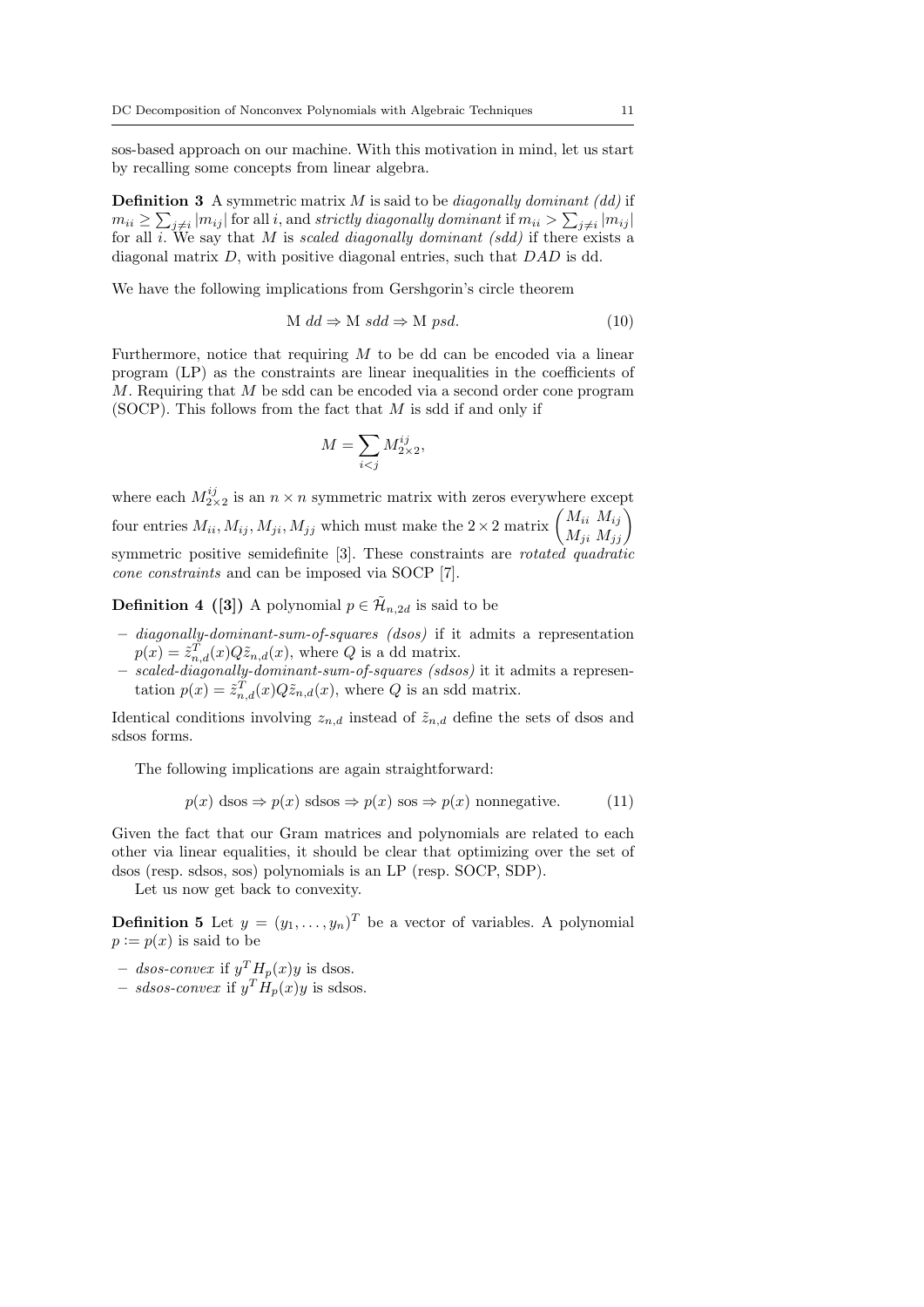$-$  sos-convex if  $y^T H_p(x) y$  is sos.<sup>5</sup>

We denote the set of dsos-convex (resp. sdsos-convex, sos-convex, convex) forms in  $\mathcal{H}_{n,2d}$  by  $\Sigma_D C_{n,2d}$  (resp.  $\Sigma_S C_{n,2d}$ ,  $\Sigma C_{n,2d}$ ,  $C_{n,2d}$ ). Similarly,  $\tilde{\Sigma}_D C_{n,2d}$ (resp.  $\tilde{\Sigma}_{S}C_{n,2d}$ ,  $\tilde{\Sigma}C_{n,2d}$ ,  $\tilde{C}_{n,2d}$ ) denote the set of dsos-convex (resp. sdsosconvex, sos-convex, convex) polynomials in  $\mathcal{H}_{n,2d}$ .

The following inclusions

$$
\Sigma_D C_{n,2d} \subseteq \Sigma_S C_{n,2d} \subseteq \Sigma C_{n,2d} \subseteq C_{n,2d} \tag{12}
$$

are a direct consequence of (11) and the second-order necessary and sufficient condition for convexity which reads

$$
p(x)
$$
 is convex  $\Leftrightarrow H_p(x) \succeq 0, \forall x \in \mathbb{R}^n \Leftrightarrow y^T H_p(x) y \ge 0, \forall x, y \in \mathbb{R}^n$ .

Optimizing over  $\Sigma_D C_{n,2d}$  (resp.  $\Sigma_S C_{n,2d}$ ,  $\Sigma C_{n,2d}$ ) is an LP (resp. SOCP, SDP). The same statements are true for  $\tilde{\Sigma}_D C_{n,2d}$ ,  $\tilde{\Sigma}_S C_{n,2d}$  and  $\tilde{\Sigma} C_{n,2d}$ .

Let us draw these sets for a parametric family of polynomials

$$
p(x_1, x_2) = 2x_1^4 + 2x_2^4 + ax_1^3x_2 + bx_1^2x_2^2 + cx_1x_2^3.
$$
 (13)

Here,  $a, b$  and  $c$  are parameters. It is known that for bivariate quartics, all convex polynomials are sos-convex; i.e.,  $\sum C_{2,4} = C_{2,4}$ .<sup>6</sup> To obtain Figure 1, we fix c to some value and then plot the values of a and b for which  $p(x_1, x_2)$ is  $s/d$ /sos-convex. As we can see, the quality of the inner approximation of the set of convex polynomials by the sets of dsos/sdsos-convex polynomials can be very good (e.g.,  $c = 0$ ) or less so (e.g.,  $c = 1$ ).



Fig. 1: The sets  $\Sigma_D C_{n,2d}$ ,  $\Sigma_S C_{n,2d}$  and  $\Sigma C_{n,2d}$  for the parametric family of polynomials in (13)

<sup>5</sup> The notion of sos-convexity has already appeared in the study of semidefinite representability of convex sets [19] and in applications such as shaped-constrained regression in statistics [32].

<sup>&</sup>lt;sup>6</sup> In general, constructing polynomials that are convex but not sos-convex seems to be a nontrivial task [5]. A complete characterization of the dimensions and degrees for which convexity and sos-convexity are equivalent is given in [6].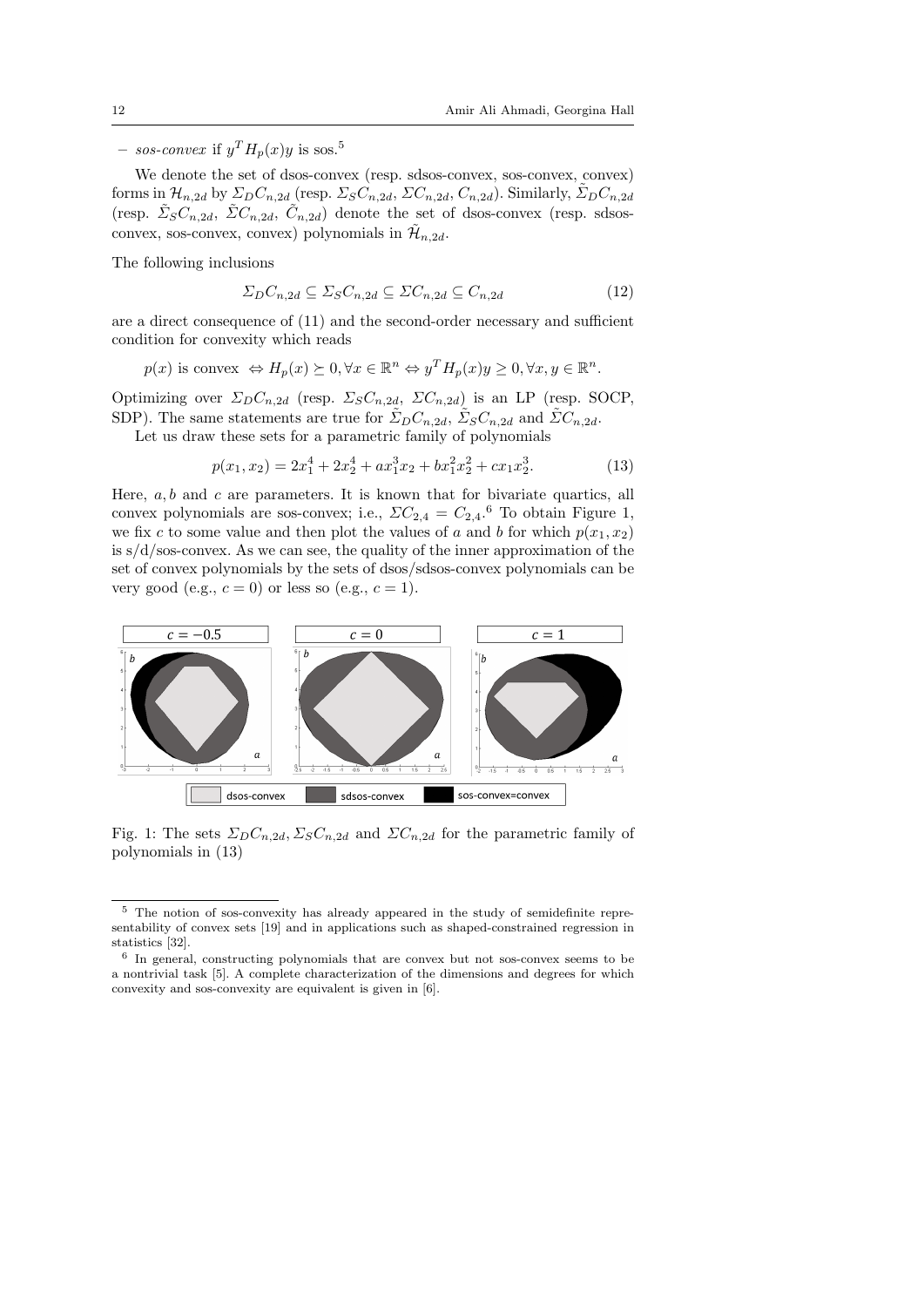3.2 Existence of difference of  $s/d$ /sos-convex decompositions of polynomials

The reason we introduced the notions of  $s/d$ /sos-convexity is that in our optimization problems for finding dcds, we would like to replace the condition

$$
f = g - h, g, h
$$
 convex

with the computationally tractable condition

 $f = g - h$ , g, h s/d/sos-convex.

The first question that needs to be addressed is whether for any polynomial such a decomposition exists. In this section, we prove that this is indeed the case. This in particular implies that a dcd can be found efficiently.

We start by proving a lemma about cones.

**Lemma 1** Consider a vector space E and a full-dimensional cone  $K \subseteq E$ . Then, any  $v \in E$  can be written as  $v = k_1 - k_2$ , where  $k_1, k_2 \in K$ .

*Proof* Let  $v \in E$ . If  $v \in K$ , then we take  $k_1 = v$  and  $k_2 = 0$ . Assume now that  $v \notin K$  and let k be any element in the interior of the cone K. As  $k \in int(K)$ , there exists  $0 < \alpha < 1$  such that  $k' := (1 - \alpha)v + \alpha k \in K$ . Rewriting the previous equation, we obtain

$$
v = \frac{1}{1 - \alpha}k' - \frac{\alpha}{1 - \alpha}k.
$$

By taking  $k_1 := \frac{1}{1-\alpha}k'$  and  $k_2 := \frac{\alpha}{1-\alpha}k$ , we observe that  $v = k_1 - k_2$  and  $k_1, k_2 \in K$ .

The following theorem is the main result of the section.

**Theorem 2** Any polynomal  $p \in \tilde{\mathcal{H}}_{n,2d}$  can be written as the difference of two dsos-convex polynomials in  $\mathcal{\tilde{H}}_{n,2d}$ .

**Corollary 1** Any polynomial  $p \in \tilde{\mathcal{H}}_{n,2d}$  can be written as the difference of two sdsos-convex, sos-convex, or convex polynomials in  $\mathcal{H}_{n,2d}$ .

Proof This is straightforward from the inclusions

$$
\tilde{\Sigma}_D C_{n,2d} \subseteq \tilde{\Sigma}_S C_{n,2d} \subseteq \tilde{\Sigma} C_{n,2d} \subseteq \tilde{C}_{n,2d}. \ \ \Box
$$

In view of Lemma 1, it suffices to show that  $\tilde{\Sigma}_D C_{n,2d}$  is full dimensional in the vector space  $\mathcal{H}_{n,2d}$  to prove Theorem 2. We do this by constructing a polynomial in  $int(\tilde{\Sigma}_D C_{n,2d})$  for any n, d.

Recall that  $z_{n,2d}$  (resp.  $\tilde{z}_{n,2d}$ ) denotes the vector of all monomials in  $x =$  $(x_1, \ldots, x_n)$  of degree exactly (resp. up to) d. If  $y = (y_1, \ldots, y_n)$  is a vector of variables of length  $n$ , we define

$$
w_{n,d}(x,y) := y \cdot z_{n,d}(x),
$$
  
where  $y \cdot z_{n,d}(x) = (y_1 z_{n,d}(x), \dots, y_n z_{n,d}(x))^T$ . Analogously, we define  

$$
\tilde{w}_{n,d}(x,y) := y \cdot \tilde{z}_{n,d}(x).
$$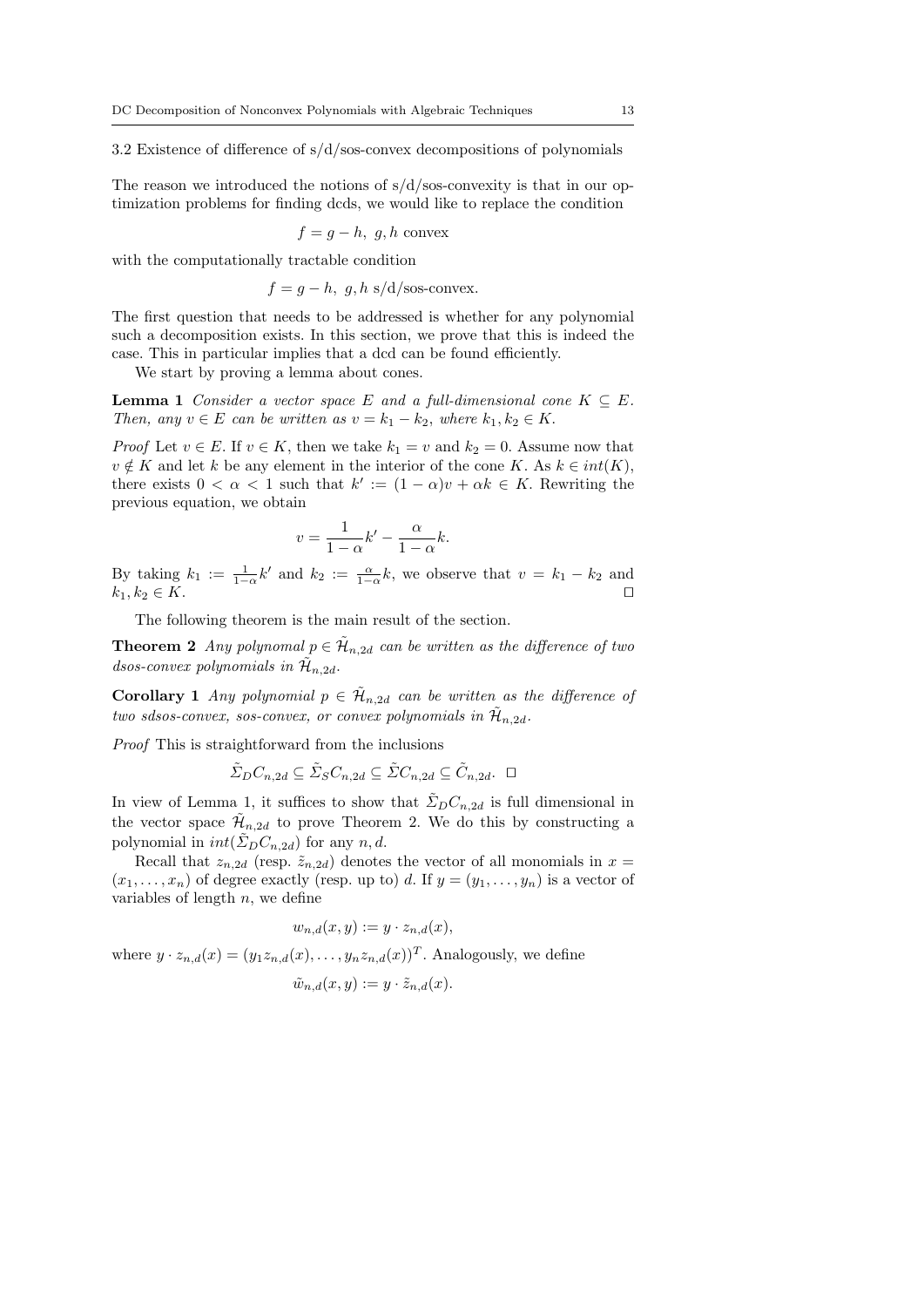**Theorem 3** For all n, d, there exists a polynomial  $p \in \mathcal{H}_{n,2d}$  such that

$$
y^T H_p(x) y = \tilde{w}_{n,d-1}^T(x, y) Q \tilde{w}_{n,d-1}(x, y), \qquad (14)
$$

where Q is strictly dd.

Any such polynomial will be in  $int(\tilde{\Sigma}_D C_{n,2d})$ . Indeed, if we were to pertub the coefficients of  $p$  slightly, then each coefficient of  $Q$  would undergo a slight perturbation. As  $Q$  is strictly dd,  $Q$  would remain dd, and hence  $p$  would remain dsos-convex.

We will prove Theorem 3 through a series of lemmas. First, we show that this is true in the homogeneous case and when  $n = 2$  (Lemma 2). By induction, we prove that this result still holds in the homogeneous case for any  $n$  (Lemma 3). We then extend this result to the nonhomogeneous case.

**Lemma 2** For all d, there exists a polynomial  $p \in \tilde{\mathcal{H}}_{2,2d}$  such that

$$
y^T H_p(x) y = w_{2,d-1}^T(x, y) Q w_{2,d-1}(x, y), \tag{15}
$$

for some strictly dd matrix Q.

*Proof* First, if  $2d = 2$ , we simply take  $p(x_1, x_2) = x_1^2 + x_2^2$  as  $y^T H_p(x)y =$  $2y<sup>T</sup>Iy$ . Now, assume  $2d > 2$ . We consider two cases depending on whether d is divisible by 2.

In the case that it is, we construct  $p$  as

$$
p(x_1, x_2) := a_0 x_1^{2d} + a_1 x_1^{2d-2} x_2^2 + a_2 x_1^{2d-4} x_2^4 + \ldots + a_{d/2} x_1^d x_2^d + \ldots + a_1 x_1^2 x_2^{2d-2} + a_0 x_2^{2d},
$$

with the sequence  ${a_k}_{k=0,\ldots,\frac{d}{2}}$  defined as follows

$$
a_1 = 1
$$
  
\n
$$
a_{k+1} = \left(\frac{2d - 2k}{2k + 2}\right) a_k, \ k = 1, \dots, \frac{d}{2} - 1 \text{ (for } 2d > 4)
$$
  
\n
$$
a_0 = \frac{1}{d} + \frac{d}{2(2d - 1)} a_{\frac{d}{2}}.
$$
\n(16)

Let

$$
\beta_k = a_k(2d - 2k)(2d - 2k - 1), k = 0, ..., \frac{d}{2} - 1,
$$
  
\n
$$
\gamma_k = a_k \cdot 2k(2k - 1), k = 1, ..., \frac{d}{2},
$$
  
\n
$$
\delta_k = a_k(2d - 2k) \cdot 2k, k = 1, ..., \frac{d}{2}.
$$
\n(17)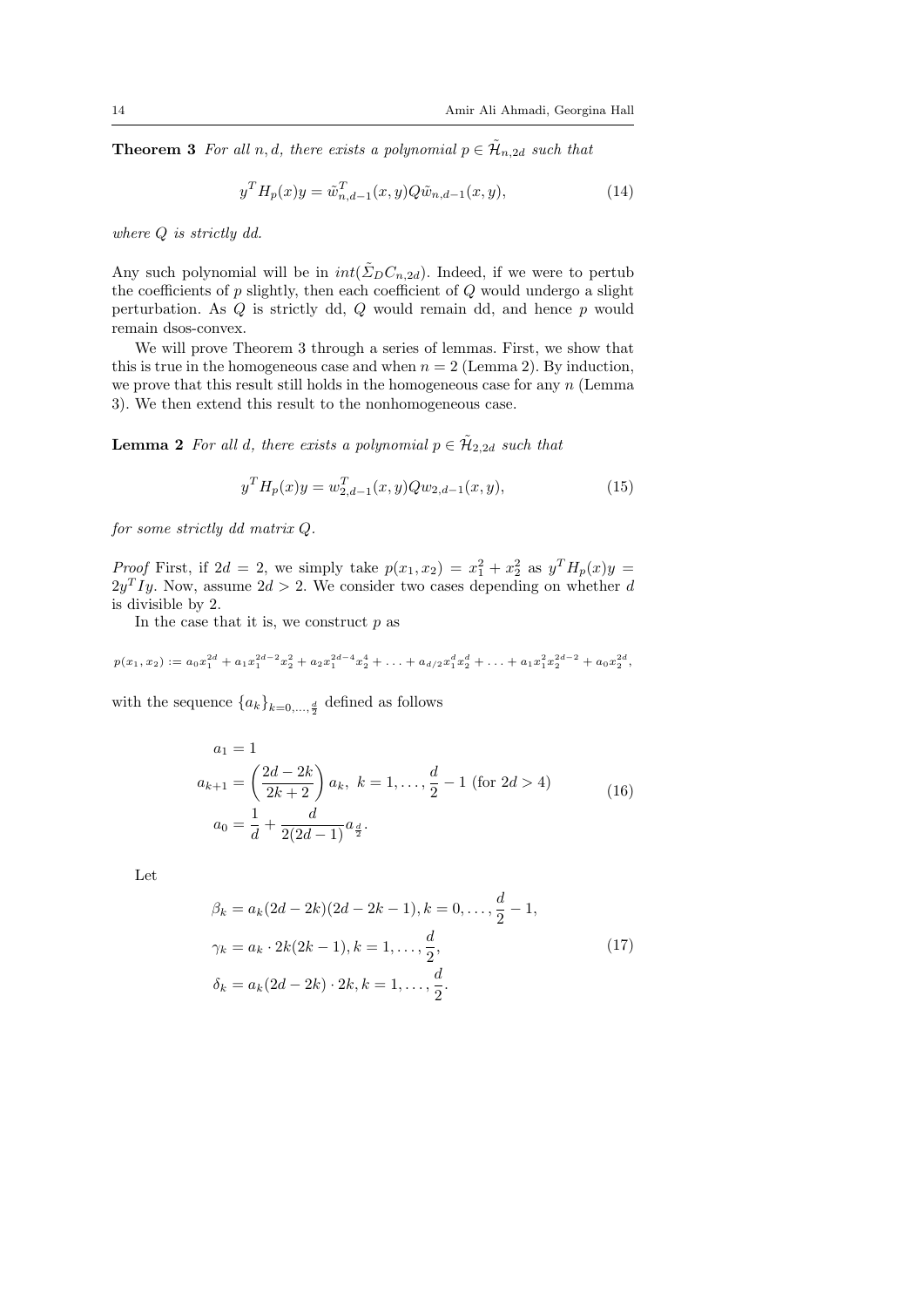

# We claim that the matrix  $Q$  defined as

is strictly dd and satisfies (15) with  $w_{2,d-1}(x, y)$  ordered as

$$
(y_1x_1^{d-1}, y_1x_1^{d-2}x_2, \ldots, y_1x_1x_2^{d-2}, y_1x_2^{d-1}, y_2x_1^{d-1}, y_2x_1^{d-2}x_2, \ldots, y_2x_1x_2^{d-2}, y_2x_2^{d-1})^T
$$
.

To show  $(15)$ , one can derive the Hessian of p, expand both sides of the equation, and verify equality. To ensure that the matrix is strictly dd, we want all diagonal coefficients to be strictly greater than the sum of the elements on the row. This translates to the following inequalities

$$
\beta_0 > \delta_1 + \delta_{\frac{d}{2}}
$$
  
\n
$$
\beta_k > \delta_{k+1}, \forall k = 1, \dots, \frac{d}{2} - 2
$$
  
\n
$$
\beta_{\frac{d}{2}-1} > 0, \gamma_1 > 0
$$
  
\n
$$
\gamma_{k+1} > \delta_k, \forall k = 1, \dots, \frac{d}{2} - 1.
$$

Replacing the expressions of  $\beta_k, \gamma_k$  and  $\delta_k$  in the previous inequalities using (17) and the values of  $a_k$  given in (16), one can easily check that these inequalities are satisfied.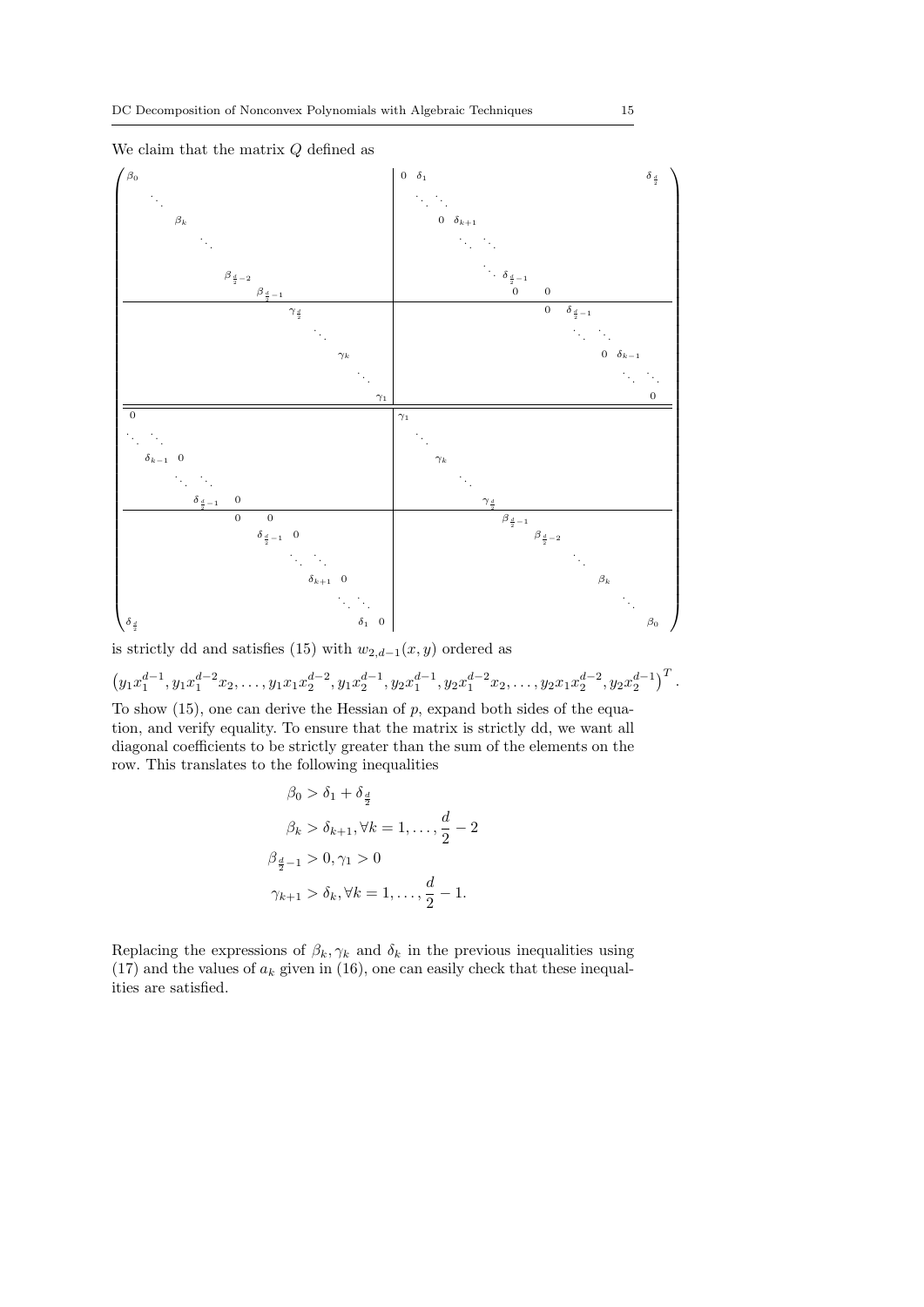We now consider the case where  $d$  is not divisable by 2 and take  $p(x_1, x_2) := a_0 x_1^{2d} + a_1 x_1^{2d-2} x_2^2 + \ldots + a_{(d-1)/2} x_1^{d+1} x_2^{d-1} + a_{(d-1)/2} x_1^{d-1} x_2^{d+1} + \ldots + a_1 x_1^2 x_2^{2d-2} + a_0 x_2^{2d}$ with the sequence  ${a_k}_{k=0,\ldots,\frac{d-1}{2}}$  defined as follows

$$
a_1 = 1
$$
  
\n
$$
a_{k+1} = \left(\frac{2d - 2k}{2k + 2}\right) a_k, \ k = 1, \dots, \frac{d-3}{2}
$$
  
\n
$$
a_0 = 1 + \frac{2(2d - 2)}{2d(2d - 1)}.
$$
\n(18)

Again, we want to show existence of a strictly dd matrix  $Q$  that satisfies (15). Without changing the definitions of the sequences  $\{\beta_k\}_{k=1,\ldots,\frac{d-3}{2}}, \{\gamma_k\}_{k=1,\ldots,\frac{d-1}{2}}$ and  $\{\delta_k\}_{k=1,\ldots,\frac{d-1}{2}}$ , we claim this time that the matrix Q defined as



satisfies (15) and is strictly dd. Showing (15) amounts to deriving the Hessian of  $p$  and checking that the equality is verified. To ensure that  $Q$  is strictly dd, the inequalities that now must be verified are

$$
\beta_k > \delta_{k+1}, \forall k = 0, \dots, \frac{d-1}{2} - 1
$$
  

$$
\gamma_k > \delta_{k-1}, \forall k = 2, \dots, \frac{d-1}{2}
$$
  

$$
\gamma_1 > 0.
$$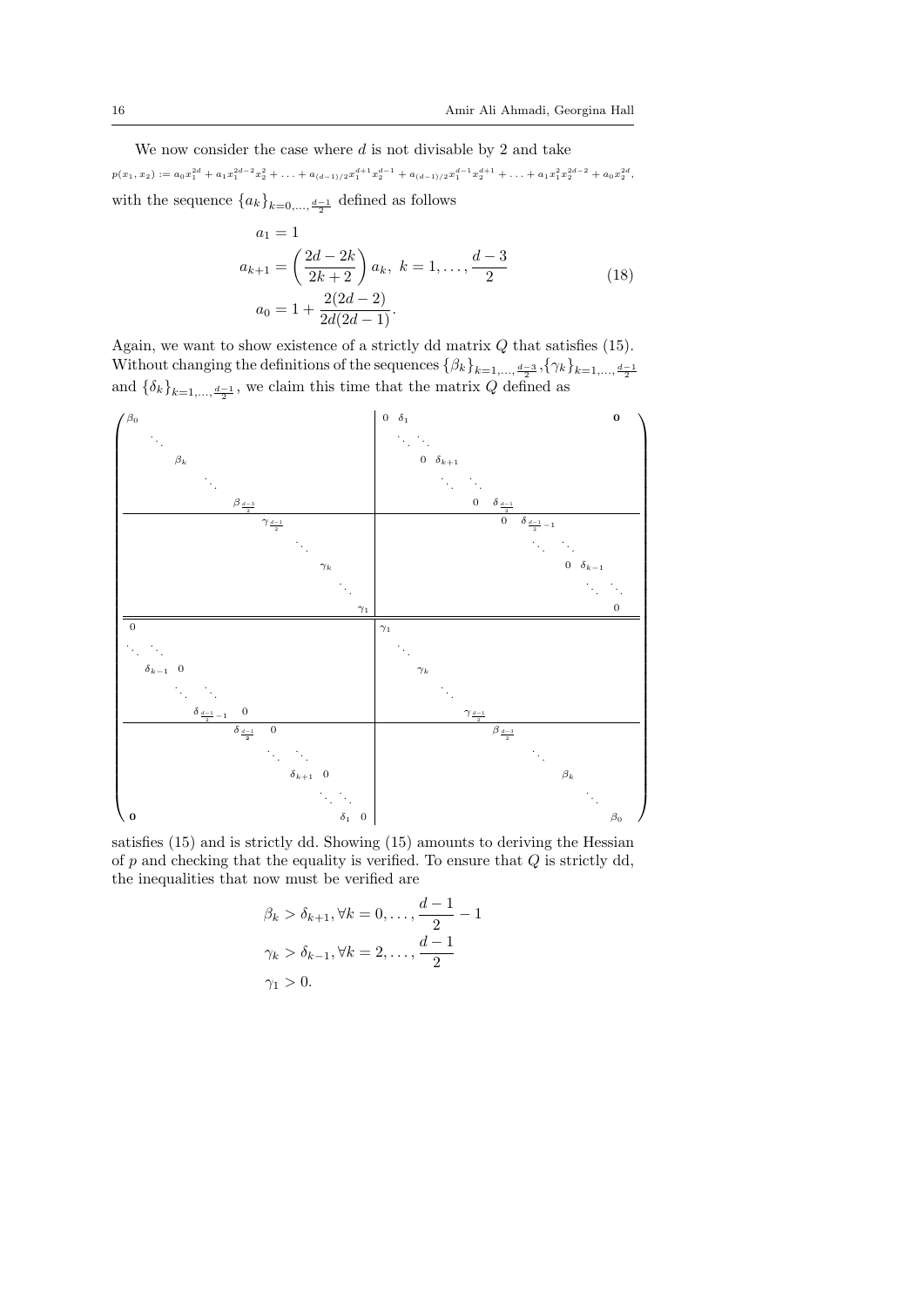These inequalities can all be shown to hold using  $(18)$ .

**Lemma 3** For all n, d, there exists a form  $p_{n,2d} \in \mathcal{H}_{n,2d}$  such that

$$
y^T H_{p_{n,2d}}(x) y = w_{n,d-1}^T(x,y) Q_{p_{n,2d}} w_{n,d-1}(x,y)
$$

and  $Q_{p_{n,2d}}$  is a strictly dd matrix.

*Proof* We proceed by induction on n with fixed and arbitrary d. The property is verified for  $n = 2$  by Lemma 2. Suppose that there exists a form  $p_{n,2d} \in \mathcal{H}_{n,2d}$ such that

$$
y^T H_{p_{n,2d}} y = w_{n,d-1}^T(x,y) Q_{p_{n,2d}} w_{n,d-1}(x,y),
$$
\n(19)

for some strictly dd matrix  $Q_{p_{n,2d}}$ . We now show that

$$
p_{n+1,2d} := q + \alpha v
$$

with

$$
q := \sum_{\{i_1,\dots,i_n\} \in \{1,\dots,n+1\}^n} p_{n,2d}(x_{i_1},\dots,x_{i_n})
$$
  

$$
v := \sum_{2i_1 + \dots + 2i_{n+1} = 2d, i_1,\dots,i_{n+1} > 0} x_1^{2i_1} x_2^{2i_2} \dots x_{n+1}^{2i_{n+1}},
$$

$$
(20)
$$

and  $\alpha > 0$  small enough, verifies

$$
y^T H_{p_{n+1,2d}} y = w_{n+1,d-1}^T(x,y) Q_{p_{n+1,2d}} w_{n+1,d-1}(x,y), \tag{21}
$$

for some strictly dd matrix  $Q_{p_{n+1},2d}$ . Equation (21) will actually be proved using an equivalent formulation that we describe now. Let  $\hat{w}_n$  (resp.  $\hat{w}_{n+1}$ ) be a vector containing all monomials from  $w_{n+1,d-1}$  that include up to n variables (resp. exactly  $n+1$  variables) in  $x = (x_1, \ldots, x_n)$ . Obviously,  $w_{n+1,d-1}$  is equal to

$$
\hat{w}:=\begin{pmatrix} \hat{w}_n \\ \hat{w}_{n+1} \end{pmatrix}
$$

up to a permutation of its entries. If we show that there exists a strictly dd matrix  $\hat{Q}$  such that

$$
y^{T} H_{p_{n+1,2d}}(x) y = \hat{w}^{T}(x, y) \hat{Q} \hat{w}(x, y)
$$
\n(22)

then (21) will hold, as the rows of  $Q_{p_{n+1,2d}}$  will be a permutation of the rows of  $\hat{Q}$ .

We claim the following:

– there exists a strictly dd matrix  $\hat{Q}_q$  such that

$$
y^T H_q(x) y = \begin{pmatrix} \hat{w}_n \\ \hat{w}_{n+1} \end{pmatrix}^T \begin{pmatrix} \hat{Q}_q & 0 \\ 0 & 0 \end{pmatrix} \begin{pmatrix} \hat{w}_n \\ \hat{w}_{n+1} \end{pmatrix} . \tag{23}
$$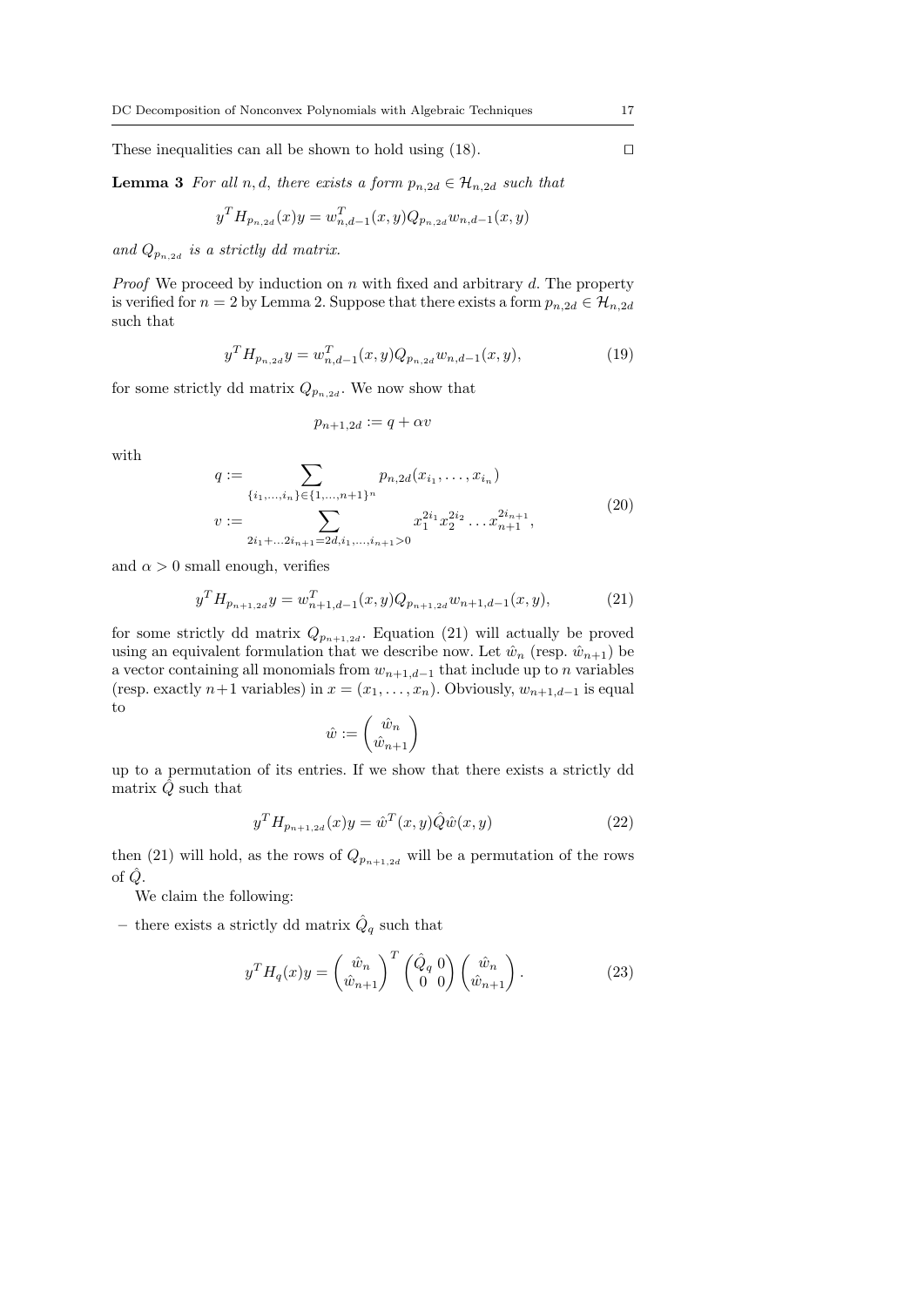– there exist a symmetric matrix  $\hat{Q}_v$ , and  $q_1, \ldots, q_m > 0$  (where m is the length of  $\hat{w}_{n+1}$ ) such that

$$
y^T H_v(x) y = \begin{pmatrix} \hat{w}_n \\ \hat{w}_{n+1} \end{pmatrix}^T \begin{pmatrix} \hat{Q}_v & 0 \\ 0 & \text{diag}(q_1, \dots, q_m) \end{pmatrix} \begin{pmatrix} \hat{w}_n \\ \hat{w}_{n+1} \end{pmatrix}.
$$
 (24)

Using these two claims and linearity of the Hessian, we have

$$
\hat{Q} = \begin{pmatrix} \hat{Q}_q + \alpha \hat{Q}_v & 0 \\ 0 & \alpha \text{ diag}(q_1, \dots, q_m) \end{pmatrix}.
$$

As  $\hat{Q}_q$  is strictly dd, we can pick  $\alpha > 0$  small enough such that  $\hat{Q}_q + \alpha \hat{Q}_v$  is strictly dd. This entails that  $\hat{Q}$  is strictly dd, and (22) holds.

We now give a proof of the two claims.

To prove the first claim, notice that if we denote by

$$
M = \bigcup_{(i_1,\ldots,i_n)\in\{1,\ldots,n+1\}^n} \{\text{monomials in } w_{n,d-1}(x_{i_1},\ldots,x_{i_n},y)\},\
$$

then M is exactly equal to  $\hat{M} = \{\text{monomials in }\hat{w}_n(x, y)\}.$ 

The fact that  $M \subseteq \hat{M}$  shows that there exists some  $\hat{Q}_q$  such that  $y^T H_q y =$  $\hat{w}_n^T \hat{Q}_q \hat{w}_n$ . Furthermore, it implies that each row of  $\hat{Q}_q$  is a sum of rows of  $Q_{p_{n,2d}(x_{i_1},...,x_{i_n})}$  (padded out with zeros). The fact that  $\hat{M} \subseteq M$  shows that each row of  $\hat{Q}_q$  contains at least one nonzero element. These last two facts combined with the induction hypothesis imply that  $\hat{Q}_q$  is strictly dd.

We now prove the second claim. Let  $I := \{i_1, \ldots, i_n | i_1 + \ldots + i_{n+1} =$  $d, i_1, \ldots, i_{n+1} > 0$  and  $\hat{w}_{n+1}^i$  be the  $i^{th}$  element of  $\hat{w}_{n+1}$ . To prove (24), we need to show that

$$
y^{T} H_{v}(x)y = \sum_{i_{1},...,i_{n} \in I} \sum_{k=1}^{n+1} 2i_{k}(2i_{k} - 1)x_{1}^{2i_{1}} \dots x_{k}^{2i_{k} - 2} \dots x_{n+1}^{2i_{n+1}} y_{k}^{2}
$$
  
+4 
$$
\sum_{i_{1},...,i_{m} \in I} \sum_{j \neq k} i_{k} i_{j} x_{1}^{2i_{1}} \dots x_{j}^{2i_{j} - 1} \dots x_{k}^{2i_{k} - 1} \dots x_{n+1}^{2i_{n+1}} y_{j} y_{k}.
$$
 (25)

can equal

$$
\hat{w}_n^T(x, y)\hat{Q}_v \hat{w}_n^T(x, y) + \sum_{i=1}^m q_i (\hat{w}_{n+1}^i)^2
$$
\n(26)

for some symmetric matrix  $\hat{Q}_v$  and positive scalars  $q_1, \ldots, q_m$ . We first argue that all monomials contained in  $y^T H_v(x)y$  appear in the expansion (26). This means that we do not need to use any other entry of the Gram matrix in (24). It is clear that any monomial in the first term of (25) will feature in (26) via the diagonal terms of the matrix  $\hat{Q}_v$  and the entries  $q_1, \ldots, q_m$ . Furthermore, it is not hard to see from the structure of v in (20) that each  $q_i > 0$ .

Consider now any monomial contained in the second term of (25). We claim that it can be written as the product of two monomials  $m'$  and  $m''$  with n or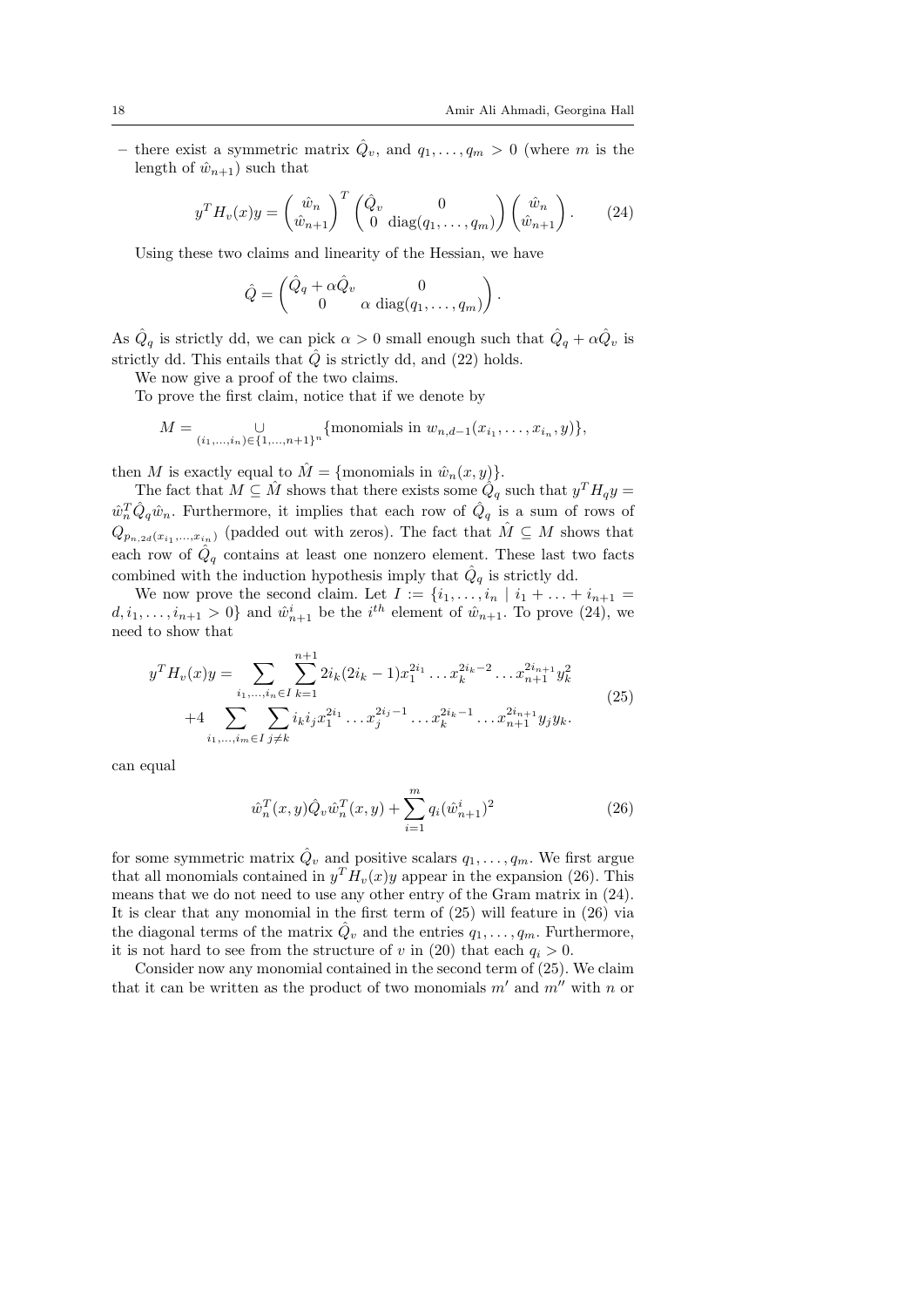less variables in x. Indeed, at least two variables in the monomial must have degree less than  $d-1$ . Placing one variable in m' and the other variable in m'' and then filling up  $m'$  and  $m''$  with the remaining variables (in any fashion as long as the degrees at m' and m<sup>''</sup> equal  $d - 1$ ) yields the desired result. This entails that the monomials in the second term of (25) appear in the first term of expansion  $(26)$ .

*Proof (of Theorem 3)* Let  $p_{n,2k} \in \mathcal{H}_{n,2k}$  be the form constructed in the proof of Lemma 3 which is in the interior of  $\Sigma_D C_{n,2k}$ . Let  $Q_k$  denote the strictly diagonally dominant matrix which was constructed to satisfy

$$
y^T H_{p_{n,2k}} y = w_{n,2k}^T(x, y) Q_k w_{n,2k}.
$$

To prove Theorem 3, we take

$$
p: = \sum_{k=1}^d p_{n,2k} \in \tilde{H}_{n,2d}.
$$

We have

$$
y^{T} H_{p}(x) y = \begin{pmatrix} w_{n,1}(x, y) \\ \vdots \\ w_{n,d-1}(x, y) \end{pmatrix}^{T} \begin{pmatrix} Q_{1} \\ \vdots \\ Q_{d} \end{pmatrix} \begin{pmatrix} w_{n,1}(x, y) \\ \vdots \\ w_{n,d-1}(x, y) \end{pmatrix}
$$

$$
= \tilde{w}_{n,d-1}(x, y)^{T} Q \tilde{w}_{n,d-1}(x, y).
$$

We observe that Q is strictly dd, which shows that  $p \in int(\tilde{\Sigma}_D C_{n,2d})$ .  $\square$ 

Remark 1 If we had only been interested in showing that any polynomial in  $\tilde{H}_{n,2d}$  could be written as a difference of two sos-convex polynomials, this could have been easily done by showing that  $p(x) = (\sum_i x_i^2)^d \in int(\Sigma C_{n,2d})$ . However, this form is not dsos-convex or sdsos-convex for all  $n, d$  (e.g., for  $n = 3$  and  $2d = 8$ ). We have been unable to find a simpler proof for existence of sdsos-convex dcds that does not go through the proof of existence of dsosconvex dcds.

Remark 2 If we solve problem (6) with the convexity constraint replaced by a dsos-convexity (resp. sdsos-convexity, sos-convexity) requirement, the same arguments used in the proof of Theorem 1 now imply that the optimal solution  $g^*$  is not dominated by any dsos-convex (resp. sdsos-convex, sos-convex) decomposition.

### 4 Numerical results

In this section, we present a few numerical results to show how our algebraic decomposition techniques affect the convex-concave procedure. The objective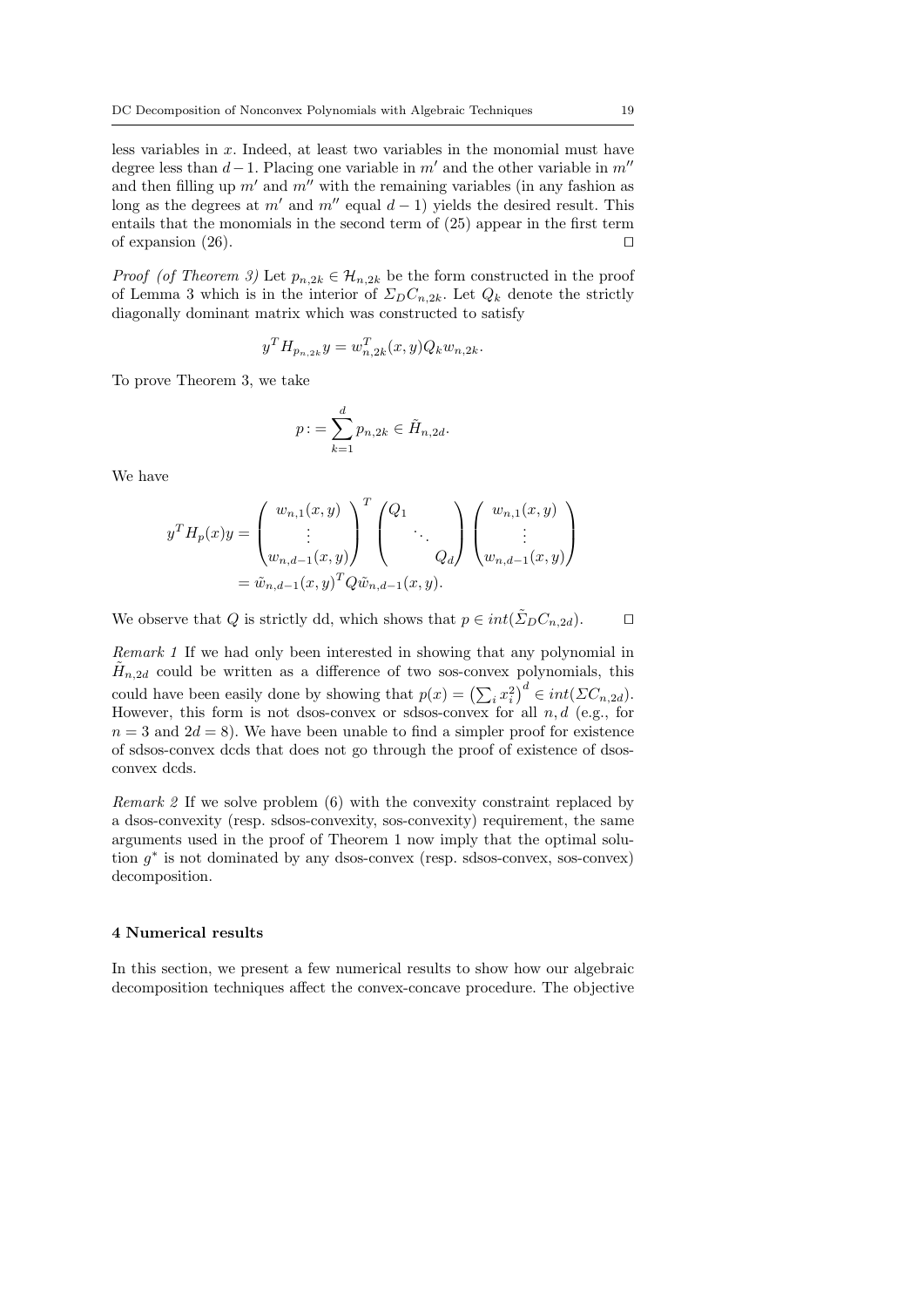function  $p \in \tilde{\mathcal{H}}_{n,2d}$  in all of our experiments is generated randomly following the ensemble of [36, Section 5.1.]. This means that

$$
p(x_1,...,x_n) = \sum_{i=1}^n x_i^{2d} + g(x_1,...,x_n),
$$

where g is a random polynomial of total degree  $\leq 2d-1$  whose coefficients are random integers uniformly sampled from [−30, 30]. An advantage of polynomials generated in this fashion is that they are bounded below and that their minimum  $p^*$  is achieved over  $\mathbb{R}^n$ . The starting point of CCP was generated randomly from a zero-mean Gaussian distribution.

One nice feature of our decomposition techniques is that all the polynomials  $f_i^k$ ,  $i = 0, \ldots, m$  in line 4 of Algorithm 1 in the introduction are sos-convex. This allows us to solve the convex subroutine of CCP exactly via a single SDP [26, Remark 3.4.], [28, Corollary 2.3.]:

min  $\gamma$ 

$$
\text{s.t. } f_0^k - \gamma = \sigma_0 + \sum_{j=1}^m \lambda_j f_j^k \tag{27}
$$

 $\sigma_0$  sos,  $\lambda_j \geq 0, j = 1, \ldots, m$ .

The degree of  $\sigma_0$  here is taken to be the maximum degree of  $f_0^k, \ldots, f_m^k$ . We could have also solved these subproblems using standard descent algorithms for convex optimization. However, we are not so concerned with the method used to solve this convex problem as it is the same for all experiments. All of our numerical examples were done using MATLAB, the polynomial optimization library SPOT [33], and the solver MOSEK [1].

### 4.1 Picking a good dc decomposition for CCP

In this subsection, we consider the problem of minimizing a random polynomial  $f_0 \in \tilde{\mathcal{H}}_{8,4}$  over a ball of radius R, where R is a random integer in [20, 50]. The goal is to compare the impact of the dc decomposition of the objective on the performance of CCP. To monitor this, we decompose the objective in 4 different ways and then run CCP using the resulting decompositions. These decompositions are obtained through different SDPs that are listed in Table 1.

| Feasibility          | $\lambda_{\max} H_h(x_0)$ | $\lambda_{\max,B}H_h$                      | Undominated                                     |
|----------------------|---------------------------|--------------------------------------------|-------------------------------------------------|
|                      | $\min t$                  | $\min_{a, h} t$                            |                                                 |
| min 0                | s.t. $f_0 = q - h$ ,      | s.t. $f_0 = q - h$ ,                       | $\min \frac{1}{A_n} \int \text{Tr} H_g d\sigma$ |
| s.t. $f_0 = q - h$ , | $q, h$ sos-convex         | $q, h$ sos-convex                          | s.t. $f_0 = g - h$ ,                            |
| $q, h$ sos-convex    | $tI - H_h(x_0) \succeq 0$ | $y^{T}(tI - H_{h}(x) + f_{1}\tau(x))y$ sos | $q, h$ sos-convex                               |
|                      |                           | $u^T \tau(x) u^T$ sos                      |                                                 |

Table 1: Different decomposition techniques using sos optimization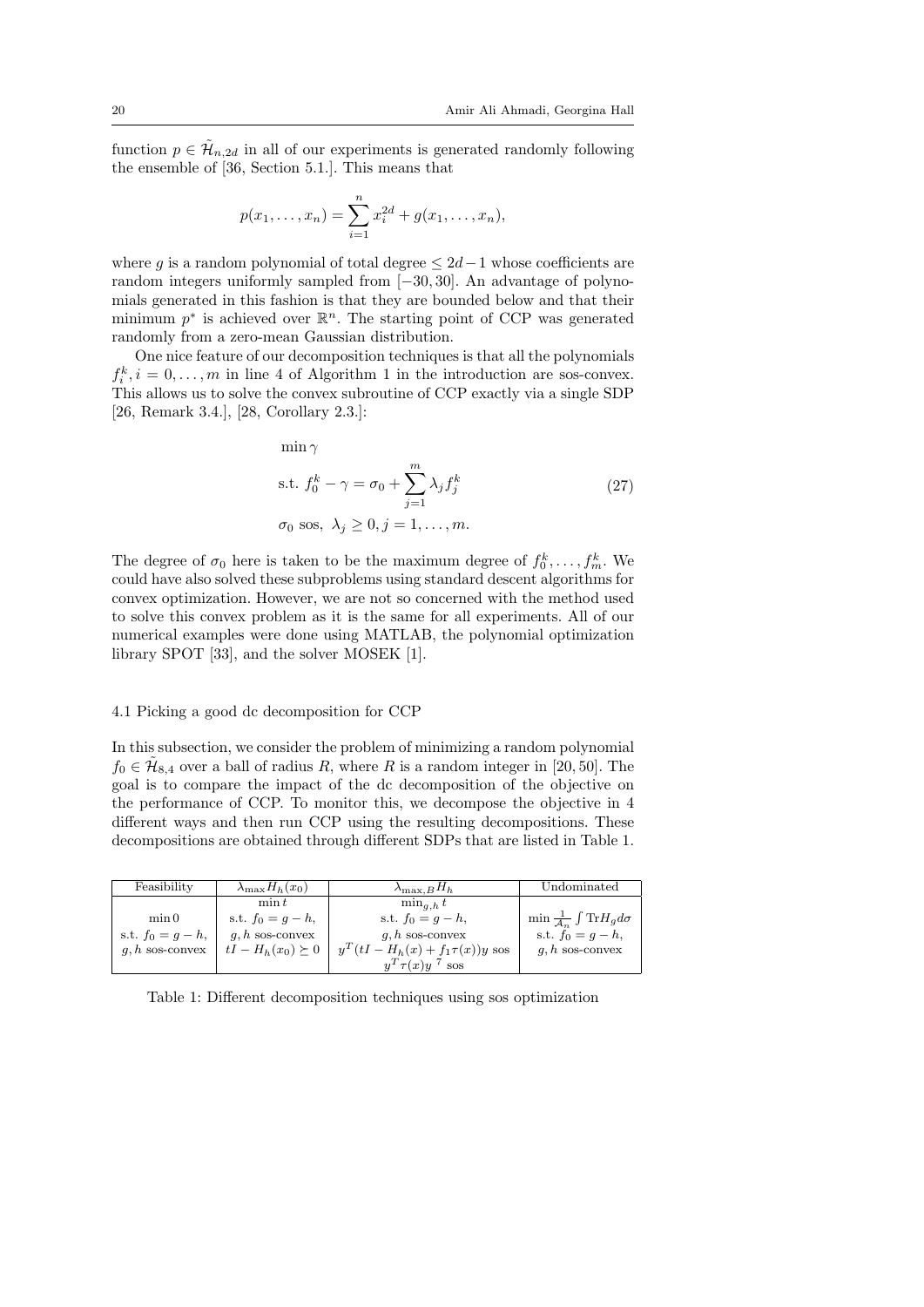The first SDP in Table 1 is simply a feasibility problem. The second SDP minimizes the largest eigenvalue of  $H_h$  at the initial point  $x_0$  inputed to CCP. The third minimizes the largest eigenvalue of  $H_h$  over the ball  $B$  of radius  $R$ . Indeed, let  $f_1 := \sum_i x_i^2 - R^2$ . Notice that  $\tau(x) \succeq 0, \forall x$  and if  $x \in B$ , then  $f_1(x) \leq 0$ . This implies that  $tI \succeq H_h(x), \forall x \in B$ . The fourth SDP searches for an undominated dcd.

Once  $f_0$  has been decomposed, we start CCP. After 4 mins of total runtime, the program is stopped and we recover the objective value of the last iteration. This procedure is repeated on 30 random instances of  $f_0$  and  $R$ , and the average of the results is presented in Figure 2. From the figure, we can see



Fig. 2: Impact of choosing a good dcd on CCP  $(n = 8, 2d = 4)$ 

that the choice of the initial decomposition impacts the performance of CCP considerably, with the region formulation of  $\lambda_{\text{max}}$  and the undominated decomposition giving much better results than the other two. It is worth noting that all formulations have gone through roughly the same number of iterations of CCP (approx. 400). Furthermore, these results seem to confirm that it is best to pick an undominated decomposition when applying CCP.

4.2 Scalibility of s/d/sos-convex dcds and the multiple decomposition CCP

While solving the last optimization problem in Table 1 usually gives very good results, it relies on an sos-convex dc decomposition. However, this choice is only reasonable in cases where the number of variables and the degree of the polynomial that we want to decompose are low. When these become too high, obtaining an sos-convex dcd can be too time-consuming. The concepts of dsos-convexity and sdsos-convexity then become interesting alternatives to sos-convexity. This is illustrated in Table 2, where we have reported the time

<sup>&</sup>lt;sup>7</sup> Here,  $\tau(x)$  is an  $n \times n$  matrix where each entry is in  $\tilde{H}_{n,2d-4}$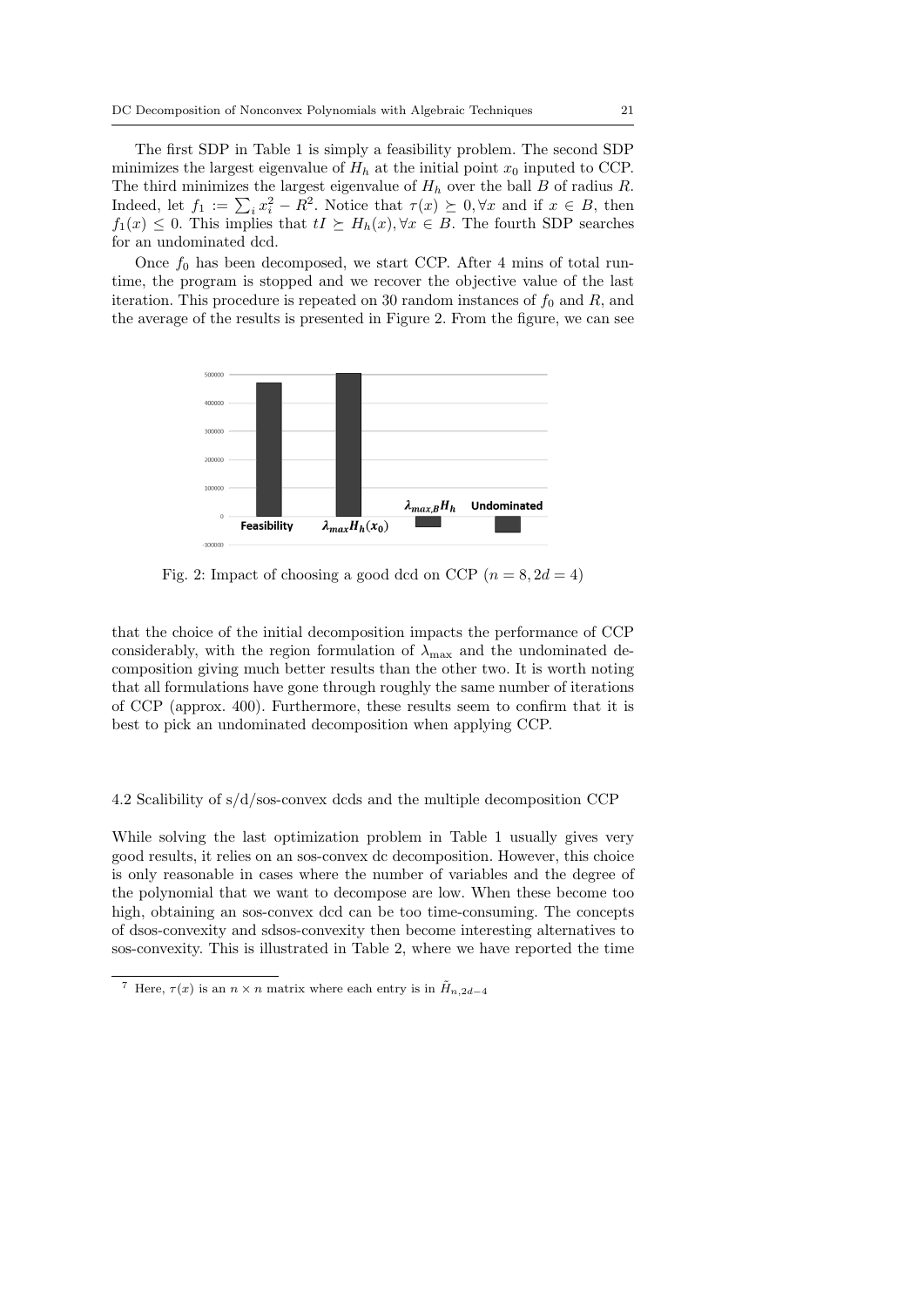taken to solve the following decomposition problem:

$$
\min \frac{1}{\mathcal{A}_n} \int_{S^{n-1}} \text{Tr} \ H_g d\sigma
$$
  
s.t.  $f = g - h, g, h \ s/d/\text{sos-convex}$  (28)

In this case,  $f$  is a random polynomial of degree 4 in  $n$  variables. We also report the optimal value of (28) (we know that (28) is always guaranteed to be feasible from Theorem 3). Notice that for  $n = 18$ , it takes over 30 hours to

|              | $n=6$         |       | $n=10$ |        | $n = 14$ |        | $n = 18$ |       |
|--------------|---------------|-------|--------|--------|----------|--------|----------|-------|
|              | Time          | Value | Time   | Value  | Time     | Value  | Time     | Value |
| dsos-convex  | $<$ 1s        | 62090 | $<$ 1s | 168481 | 2.33s    | 136427 | 6.91s    | 48457 |
| sdsos-convex | $\langle$ 1.8 | 53557 |        | 132376 | 3.89s    | 99667  | 12.16s   | 32875 |
| sos-convex   | $\perp s$     | 1602  | 44.42s | 18346  | 800.16s  | 9828   | $30hrs+$ |       |

Table 2: Time and optimal value obtained when solving (28)

obtain an sos-convex decomposition, whereas the run times for s/dsos-convex decompositions are still in the range of 10 seconds. This increased speed comes at a price, namely the quality of the decomposition. For example, when  $n = 10$ , the optimal value obtained using sos-convexity is nearly 10 times lower than that of sdsos-convexity.

Now that we have a better quantitative understanding of this tradeoff, we propose a modification to CCP that leverages the speed of s/dsos-convex dcds for large  $n$ . The idea is to modify CCP in such a way that one would compute a new s/dsos-convex decomposition of the functions  $f_i$  after each iteration. Instead of looking for dcds that would provide good global decompositions (such as undominated sos-convex dcds), we look for decompositions that perform well locally. From Section 2, candidate decomposition techniques for this task can come from formulations (4) and (5) that minimize the maximum eigenvalue of the Hessian of h at a point or the trace of the Hessian of h at a point. This modified version of CCP is described in detail in Algorithm 2. We will refer to it as multiple decomposition CCP.

We compare the performance of CCP and multiple decomposition CCP on the problem of minimizing a polynomial  $f$  of degree 4 in  $n$  variables, for varying values of n. In Figure 3, we present the optimal value (averaged over 30 instances) obtained after 4 mins of total runtime. The "SDSOS" columns correspond to multiple decomposition CCP (Algorithm 2) with sdsos-convex decompositions at each iteration. The "SOS" columns correspond to classical CCP where the first and only decomposition is an undominated sos-convex dcd. From Figure 2, we know that this formulation performs well for small values of n. This is still the case here for  $n = 8$  and  $n = 10$ . However, this approach performs poorly for  $n = 12$  as the time taken to compute the initial decomposition is too long. In contrast, multiple decomposition CCP combined with sdsos-convex decompositions does slightly worse for  $n = 8$  and  $n = 10$ , but significantly better for  $n = 12$ .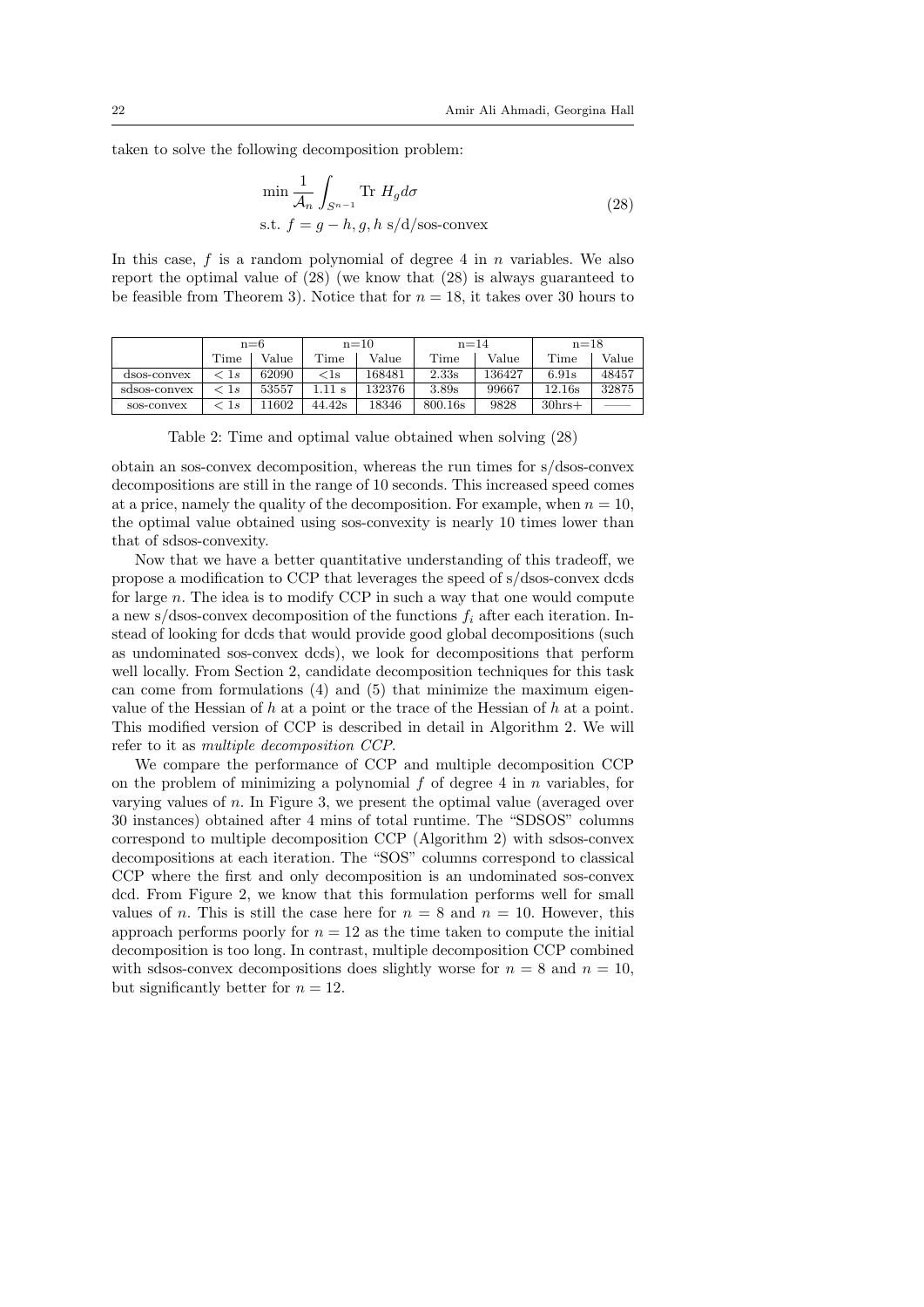### **Algorithm 2** Multiple decomposition CCP ( $\lambda_{\text{max}}$  version)

**Input:**  $x_0, f_i, i = 0, \ldots, m$ 1:  $k \leftarrow 0$ 2: while stopping criterion not satisfied do 3: Decompose:  $\forall i$  find  $g_i^k$ ,  $h_i^k$  s/d/sos-convex that min. t, s.t.  $tI - H_{h_i^k}(x_k)$  s/dd<sup>8</sup> and  $f_i = g_i^k - h_i^k$ 4: Convexify:  $f_i^k(x) := g_i^k(x) - (h_i^k(x_k) + \nabla h_i^k(x_k)^T(x - x_k)), \ i = 0, ..., m$ 5: Solve convex subroutine: min  $f_0^k(x)$ , s.t.  $f_i^k(x) \leq 0, i = 1, ..., m$ 6:  $x_{k+1} := \operatorname{argmin} f_0^k(x)$  $f_i^k(x) \leq 0$ 7:  $k \leftarrow k + 1$ 8: end while Output:  $x_k$ 

| 1000000      | <b>SDSOS</b>                                                  | SOS                                 | <b>SDSOS</b> | <b>SOS</b> | <b>SDSOS</b> | SOS |        |  |
|--------------|---------------------------------------------------------------|-------------------------------------|--------------|------------|--------------|-----|--------|--|
| $\mathbf{0}$ | .<br>$\cdots$                                                 | .<br>.                              |              |            |              |     |        |  |
| $-1000000$   | .<br>.<br>$\cdots$<br>$\cdots$<br>.<br>1.1.1<br>.             | .<br>.<br>$\cdots$<br>$\sim$        |              |            |              |     | n=8    |  |
| $-2000000$   | .<br>.<br>.<br>.<br>.<br>.<br>.<br>.<br>.                     | $\sim$<br>$\cdots$<br>. .<br>.<br>. |              |            |              |     | $n=10$ |  |
| $-3000000$   | .<br><b>ALC ALC</b><br>.<br>.<br>.<br>.<br>.<br>.<br>.        | <b>A</b> 11<br>. .<br>۰.            |              |            |              |     |        |  |
| $-4000000$   | .<br>.<br>.<br>1.111<br>$\cdots$<br>.<br>.                    | .<br>.                              |              |            |              |     | $n=12$ |  |
| $-5000000$   | $\cdots$<br>$\cdots$<br>.<br>1.111<br>.<br>.<br>.<br>$\cdots$ | .                                   |              |            |              |     |        |  |
| $-6000000$   | .<br>$\cdots$<br>.<br>.<br>.<br>.<br>$\sim$ $\sim$<br>.       |                                     |              |            |              |     |        |  |
| $-7000000$   | .<br>555                                                      | .<br>.<br>.                         |              |            |              |     |        |  |
| $-8000000$   |                                                               |                                     |              |            |              |     |        |  |
| $-9000000$   |                                                               |                                     |              |            |              |     |        |  |

Fig. 3: Comparing multiple decomposition CCP using sdsos-convex decompositions against CCP with a single undominated sos-convex decomposition

In conclusion, our overall observation is that picking a good dc decomposition noticeably affects the perfomance of CCP. While optimizing over all dc decompositions is intractable for polynomials of degree greater or equal to 4, the algebraic notions of sos-convexity, sdsos-convexity and dsos-convexity can provide valuable relaxations. The choice among these options depends on the number of variables and the degree of the polynomial at hand. Though these classes of polynomials only constitute subsets of the set of convex polynomials, we have shown that even the smallest subset of the three contains dcds for any polynomial.

Acknowledgements We would like to thank Pablo Parrilo for insightful discussions and Mirjam Dür for pointing out reference  $[10]$ .

 $^8$  Here dd and sdd matrices refer to notions introduced in Definition 3. Note that any  $t$ which makes  $tI - A$  dd or sdd gives an upperbound on  $\lambda_{\max}(A)$ . By formulating the problem this way (instead of requiring  $tI \succeq A$ ) we obtain an LP or SOCP instead of an SDP.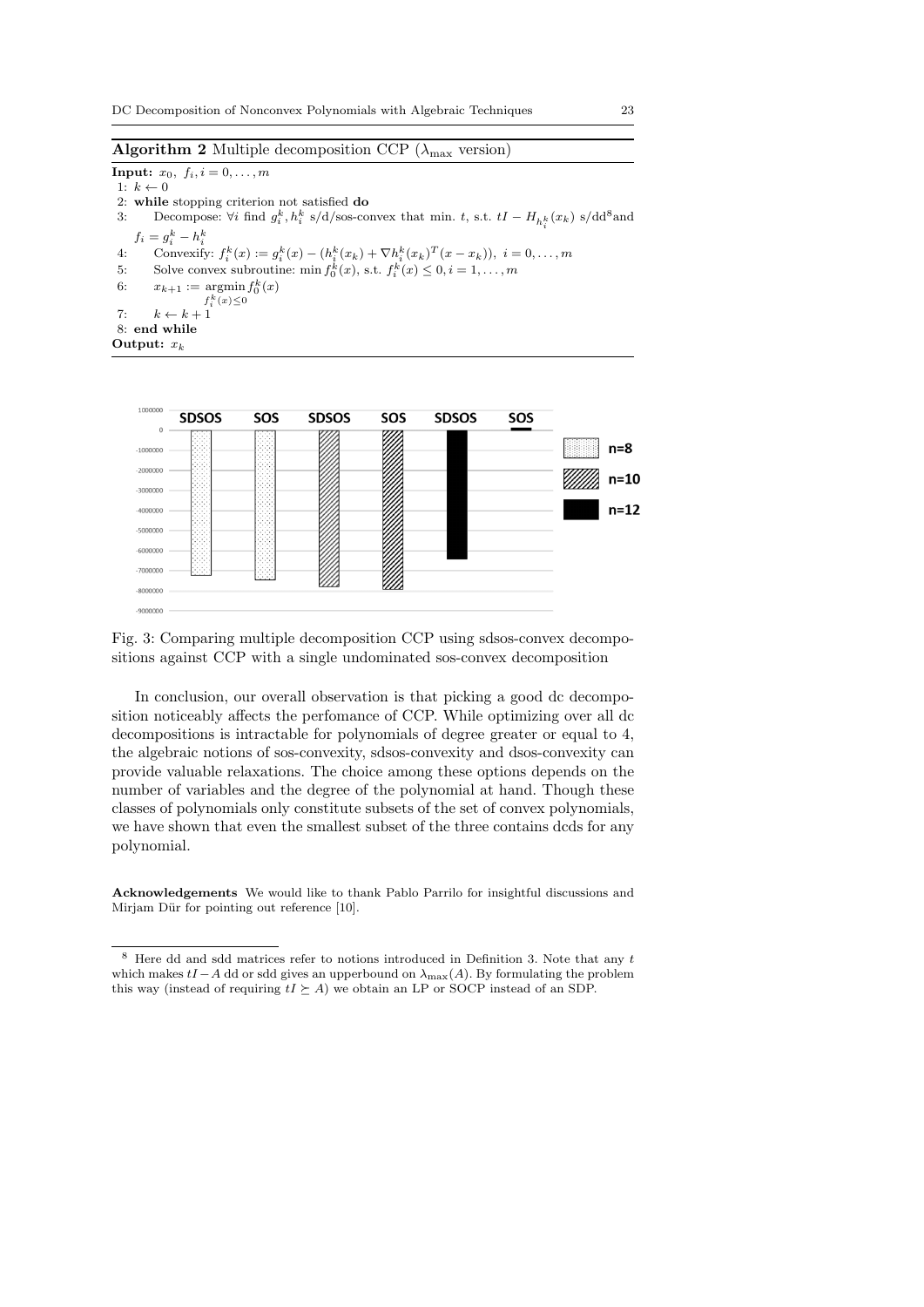### References

- 1. MOSEK reference manual (2013). Version 7. Latest version available at http://www. mosek.com/
- 2. Ahmadi, A.A., Majumdar, A.: DSOS and SDSOS optimization: LP and SOCP-based alternatives to sum of squares optimization. In: Proceedings of the 48th Annual Conference on Information Sciences and Systems. Princeton University (2014)
- 3. Ahmadi, A.A., Majumdar, A.: DSOS and SDSOS optimization: more tractable alternatives to sum of squares and semidefinite optimization (2015). In preparation
- 4. Ahmadi, A.A., Olshevsky, A., Parrilo, P.A., Tsitsiklis, J.N.: NP-hardness of deciding convexity of quartic polynomials and related problems. Mathematical Programming 137(1-2), 453–476 (2013)
- 5. Ahmadi, A.A., Parrilo, P.A.: A convex polynomial that is not sos-convex. Mathematical Programming 135(1-2), 275–292 (2012)
- 6. Ahmadi, A.A., Parrilo, P.A.: A complete characterization of the gap between convexity and sos-convexity. SIAM Journal on Optimization 23(2), 811–833 (2013). Also available at arXiv:1111.4587
- 7. Alizadeh, F., Goldfarb, D.: Second-order cone programming. Mathematical Programming 95(1), 3–51 (2003)
- 8. Alvarado, A., Scutari, G., Pang, J.: A new decomposition method for multiuser dcprogramming and its applications. Signal Processing, IEEE Transactions on 62(11), 2984–2998 (2014)
- 9. Argyriou, A., Hauser, R., Micchelli, C.A., Pontil, M.: A DC-programming algorithm for kernel selection. In: Proceedings of the 23rd international conference on Machine learning, pp. 41–48. ACM (2006)
- 10. Bomze, I., Locatelli, M.: Undominated dc decompositions of quadratic functions and applications to branch-and-bound approaches. Computational Optimization and Applications 28(2), 227–245 (2004)
- 11. Chapelle, O., Do, C.B., Teo, C.H., Le, Q.V., Smola, A.J.: Tighter bounds for structured estimation. In: Advances in Neural Information Processing Systems, pp. 281–288 (2009)
- 12. Dür, M.: A parametric characterization of local optimality. Mathematical Methods of Operations Research 57(1), 101–109 (2003)
- 13. Floudas, C., Pardalos, P.: Optimization in computational chemistry and molecular biology: local and global approaches, vol. 40. Springer Science & Business Media (2013)
- 14. Folland, G.: How to integrate a polynomial over a sphere. American Mathematical Monthly pp. 446–448 (2001)
- 15. Fung, G., Mangasarian, O.: Semi-supervised support vector machines for unlabeled data classification. Optimization methods and software  $15(1)$ , 29–44 (2001)
- 16. Garey, M.R., Johnson, D.S.: Computers and Intractability. W. H. Freeman and Co., San Francisco, Calif. (1979)
- 17. Gulpinar, N., Hoai An, L.T., Moeini, M.: Robust investment strategies with discrete asset choice constraints using DC programming. Optimization 59(1), 45–62 (2010)
- 18. Hartman, P.: On functions representable as a difference of convex functions. Pacific J. Math 9(3), 707–713 (1959)
- 19. Helton, J.W., Nie, J.: Semidefinite representation of convex sets. Mathematical Programming 122(1), 21–64 (2010)
- 20. Hilbert, D.: Uber die Darstellung Definiter Formen als Summe von Formenquadraten. ¨ Math. Ann. 32 (1888)
- 21. Hillestad, R., Jacobsen, S.: Reverse convex programming. Applied Mathematics and Optimization 6(1), 63–78 (1980)
- 22. Hiriart-Urruty, J.B.: Generalized differentiability, duality and optimization for problems dealing with differences of convex functions. In: Convexity and duality in optimization, pp. 37–70. Springer (1985)
- 23. Hoai An, L.T., Le, H.M., Tao, P.D., et al.: A DC programming approach for feature selection in support vector machines learning. Advances in Data Analysis and Classification 2(3), 259–278 (2008)
- 24. Hoai An, L.T., Tao, P.D.: Solving a class of linearly constrained indefinite quadratic problems by dc algorithms. Journal of Global Optimization 11(3), 253–285 (1997)